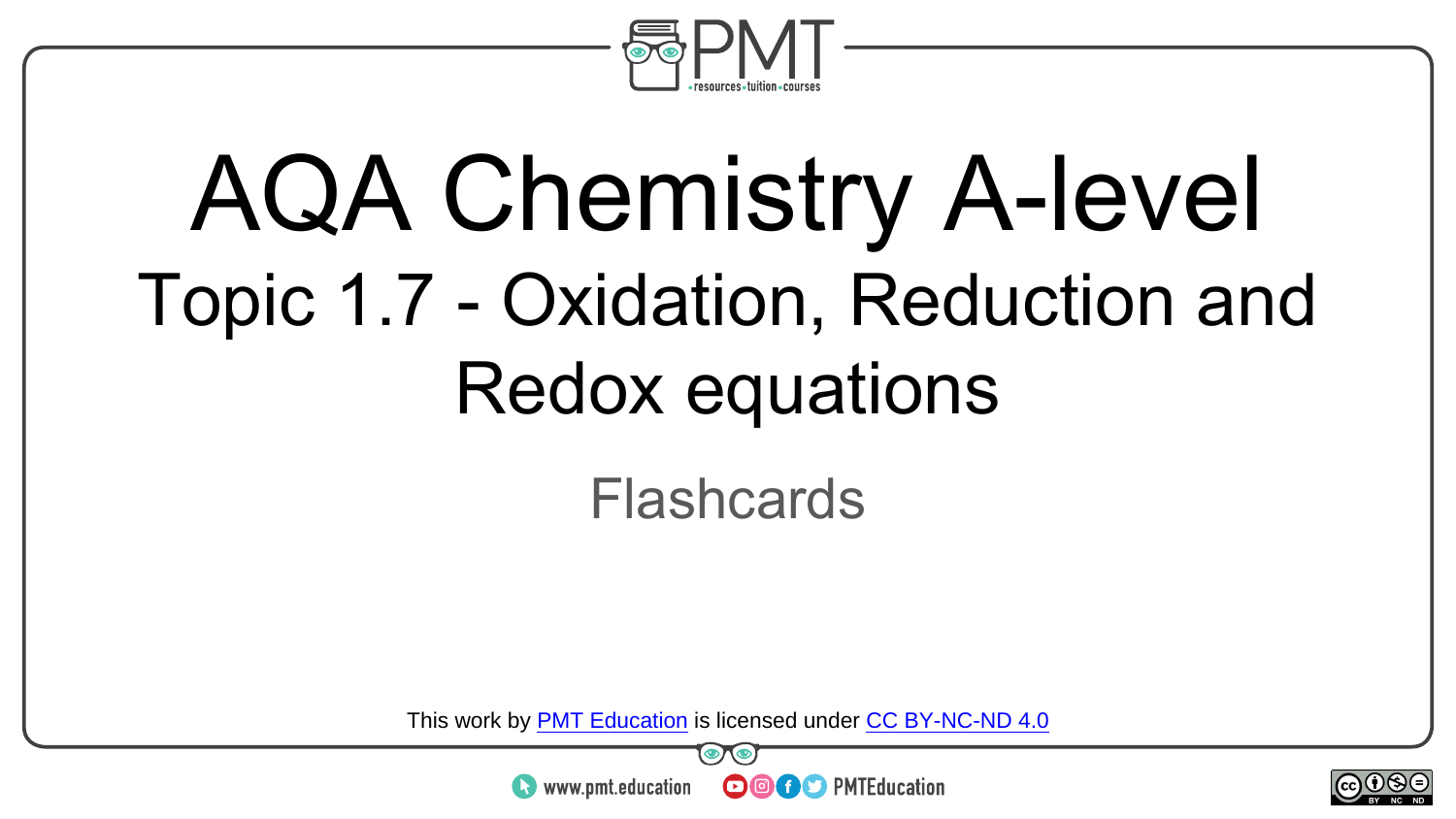

# What is oxidation?



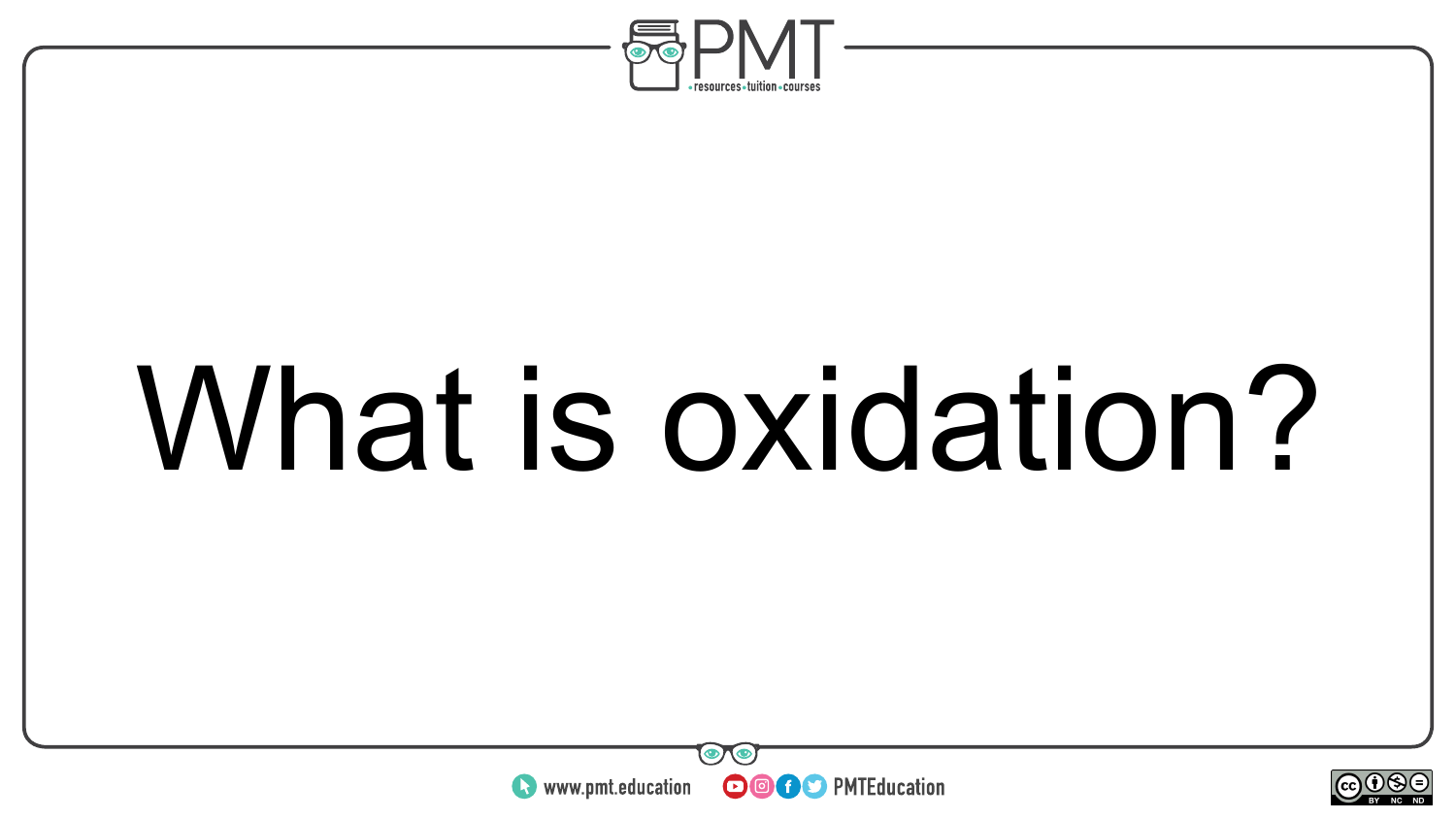

#### What is oxidation?

**● The loss of electrons**

*OR*

- Gain of Oxygen (or any electronegative element) *OR*
- Loss of Hydrogen (or any electropositive element)

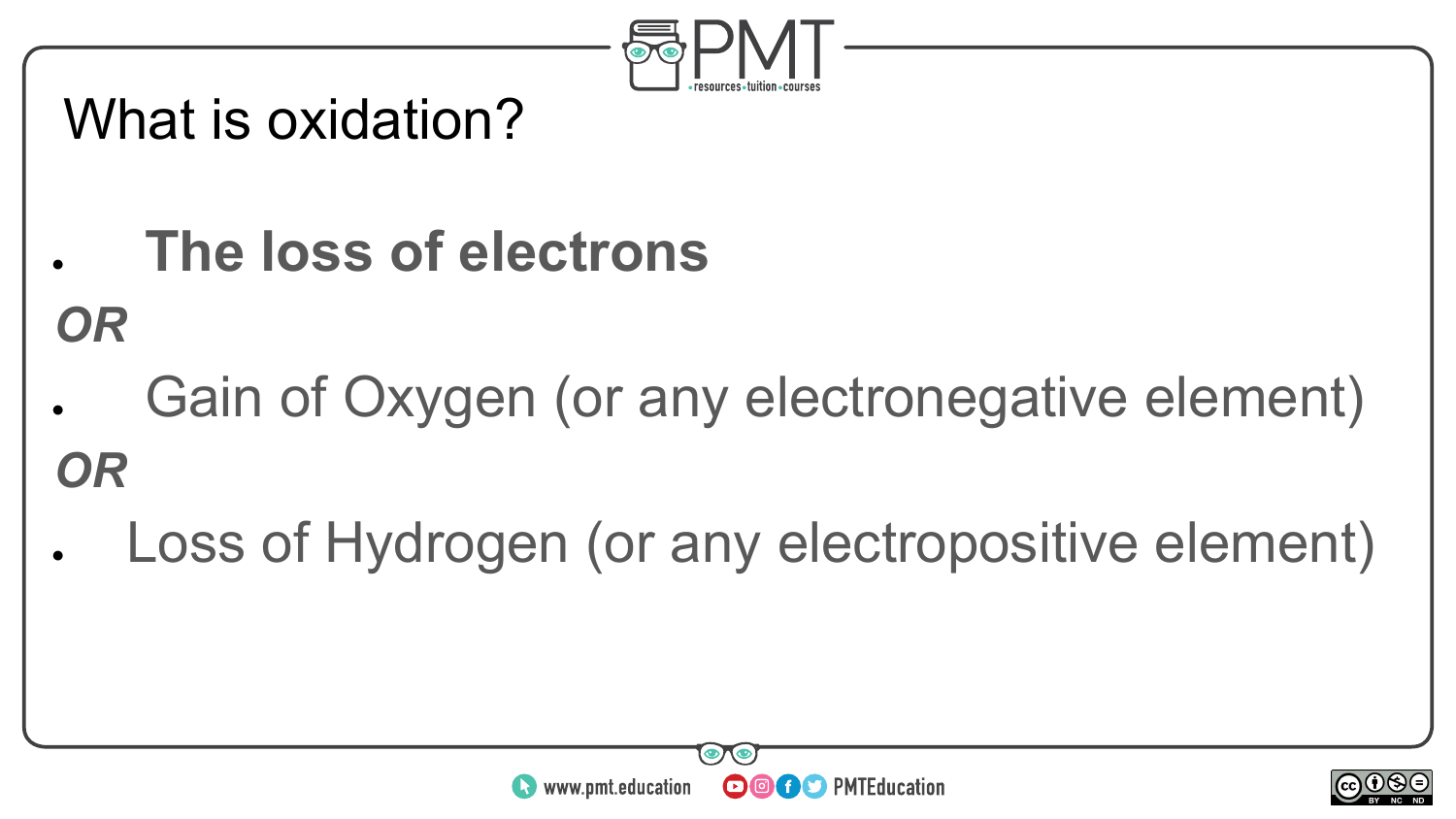

# What is reduction?



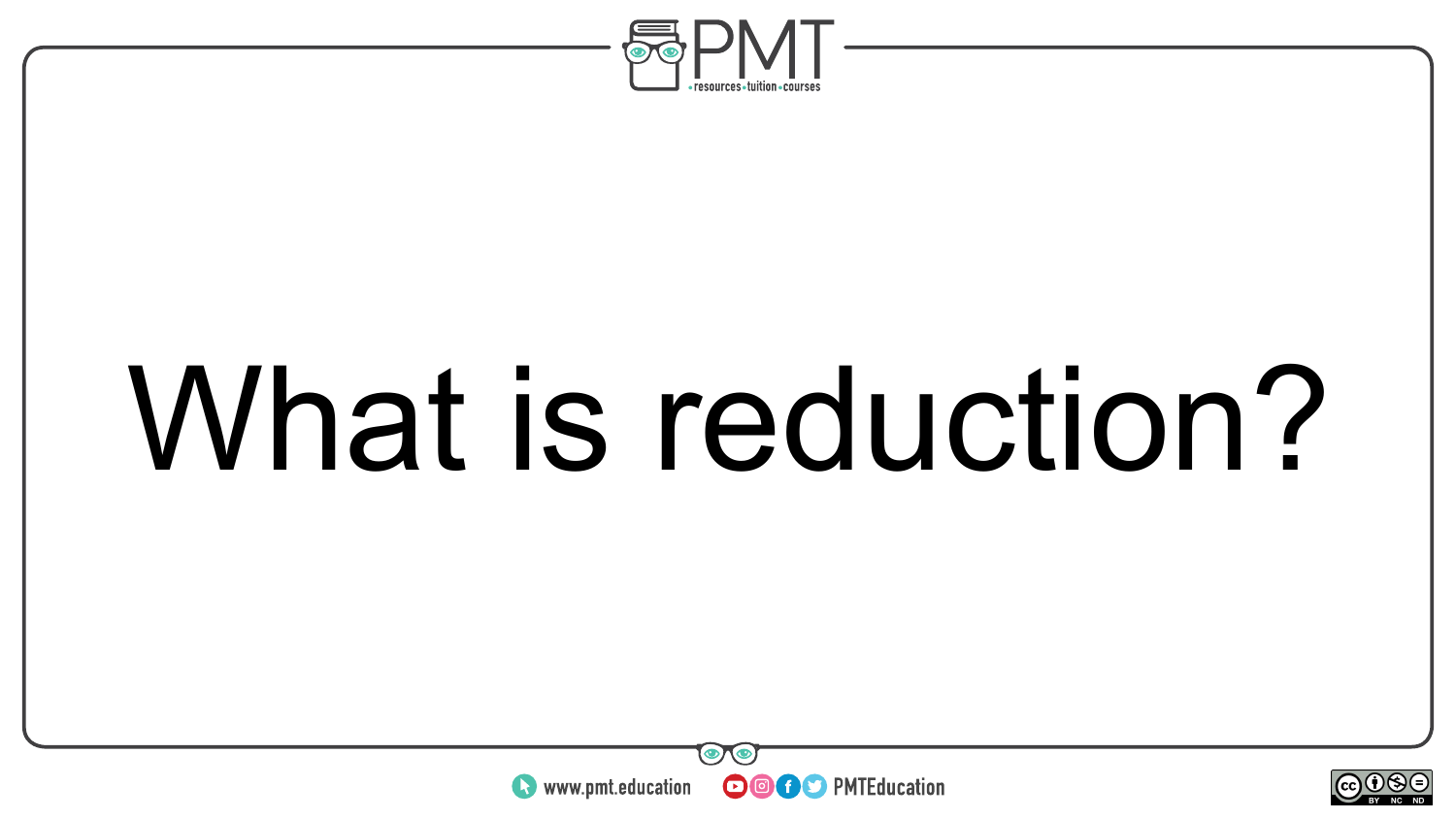

#### What is reduction?

- **● The gain of electrons**
- *OR*
- Loss of Oxygen (or any electronegative element) *OR*
- Gain of Hydrogen (or any electropositive element)

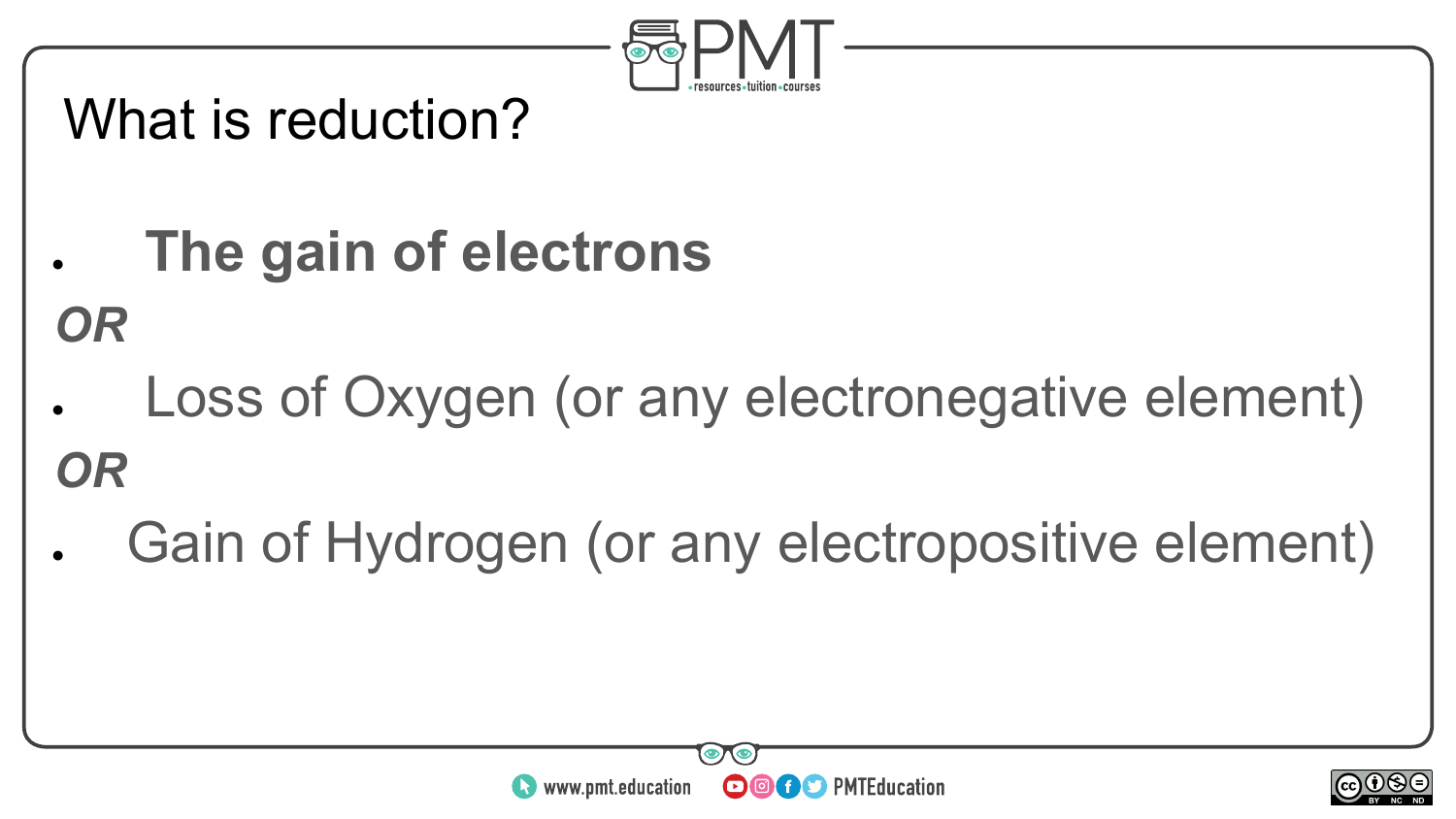

# What is an oxidising agent?



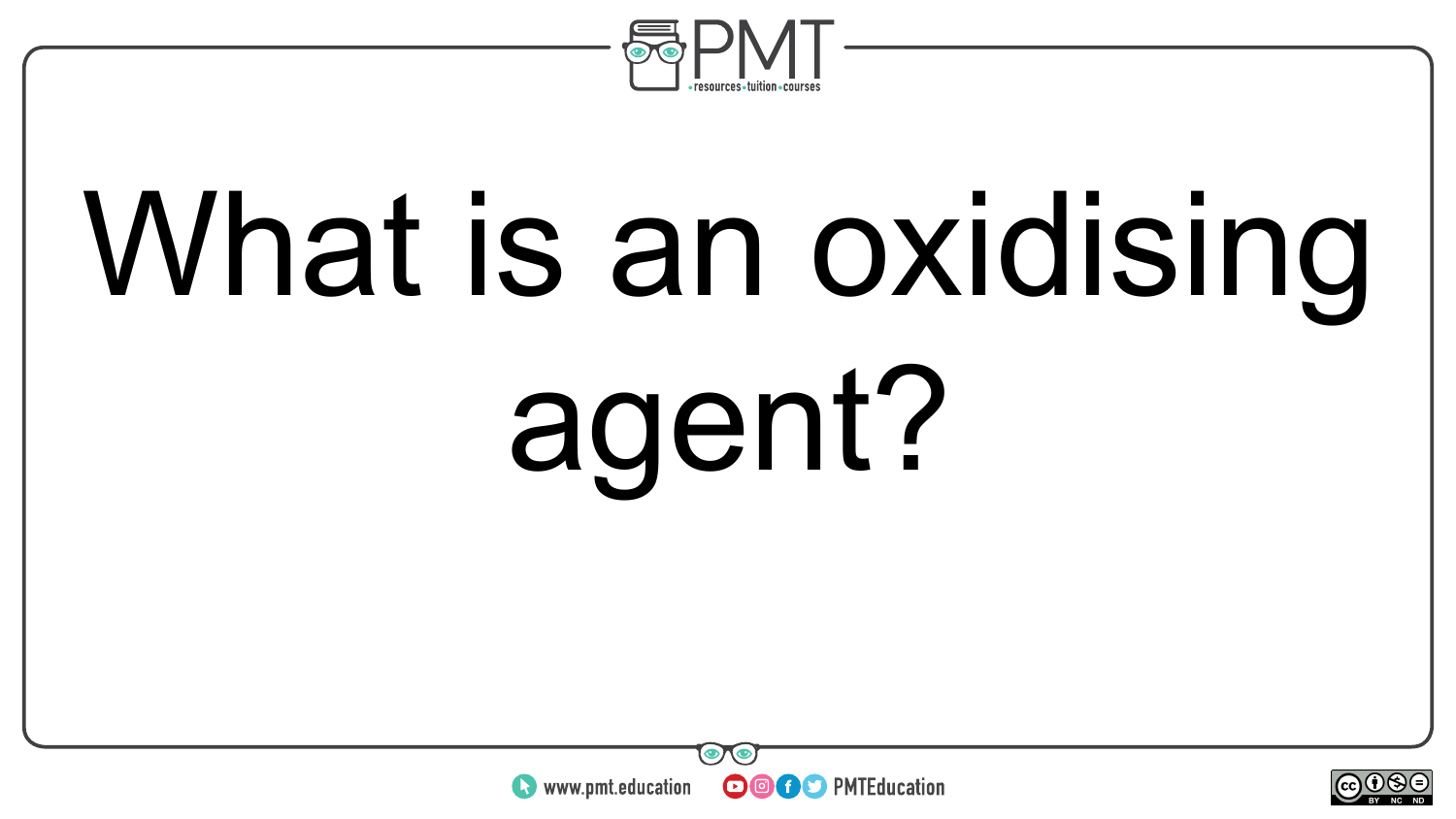

#### What is an oxidising agent?

### Species that gains electrons.



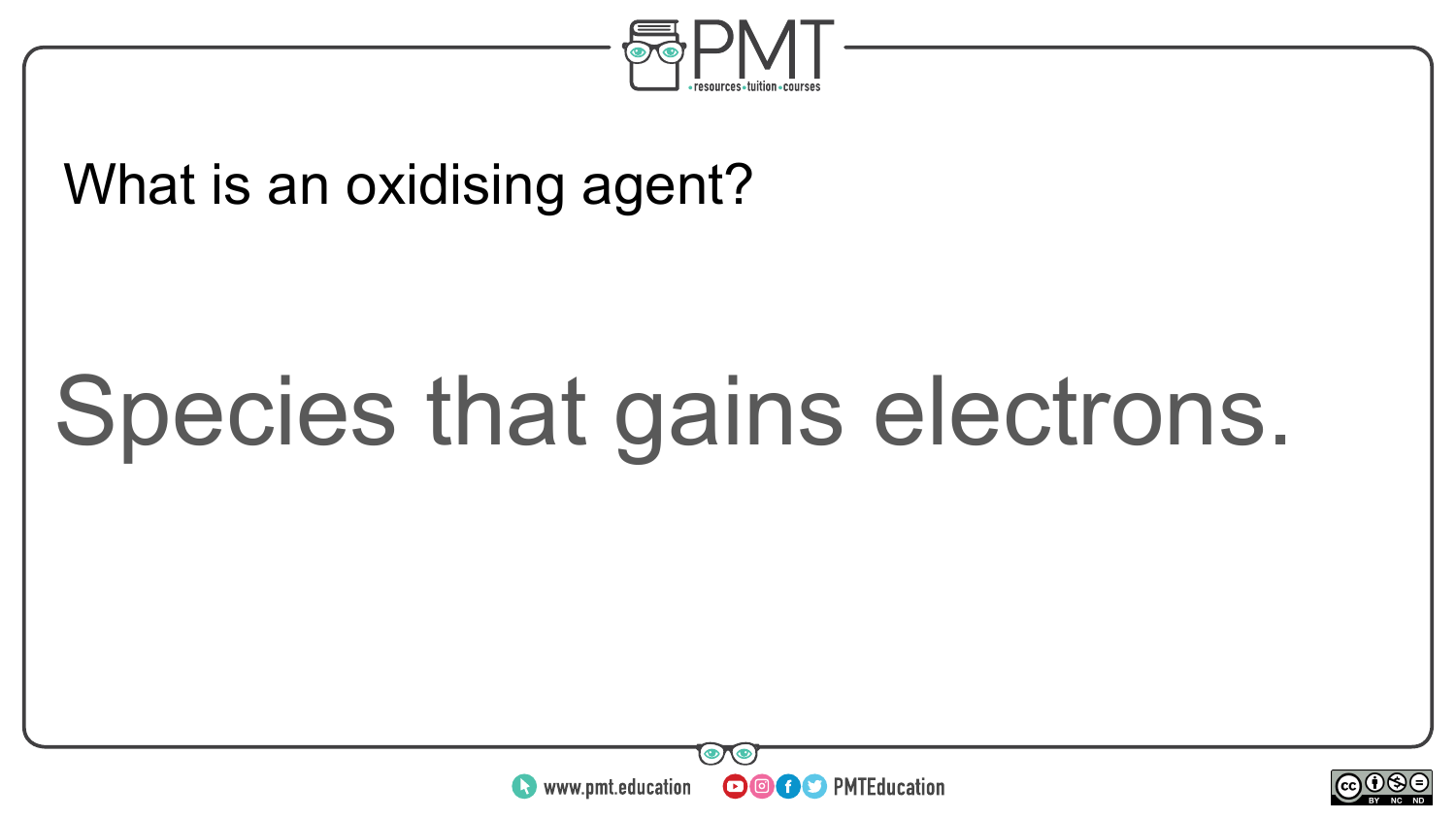

# What is a reducing agent?



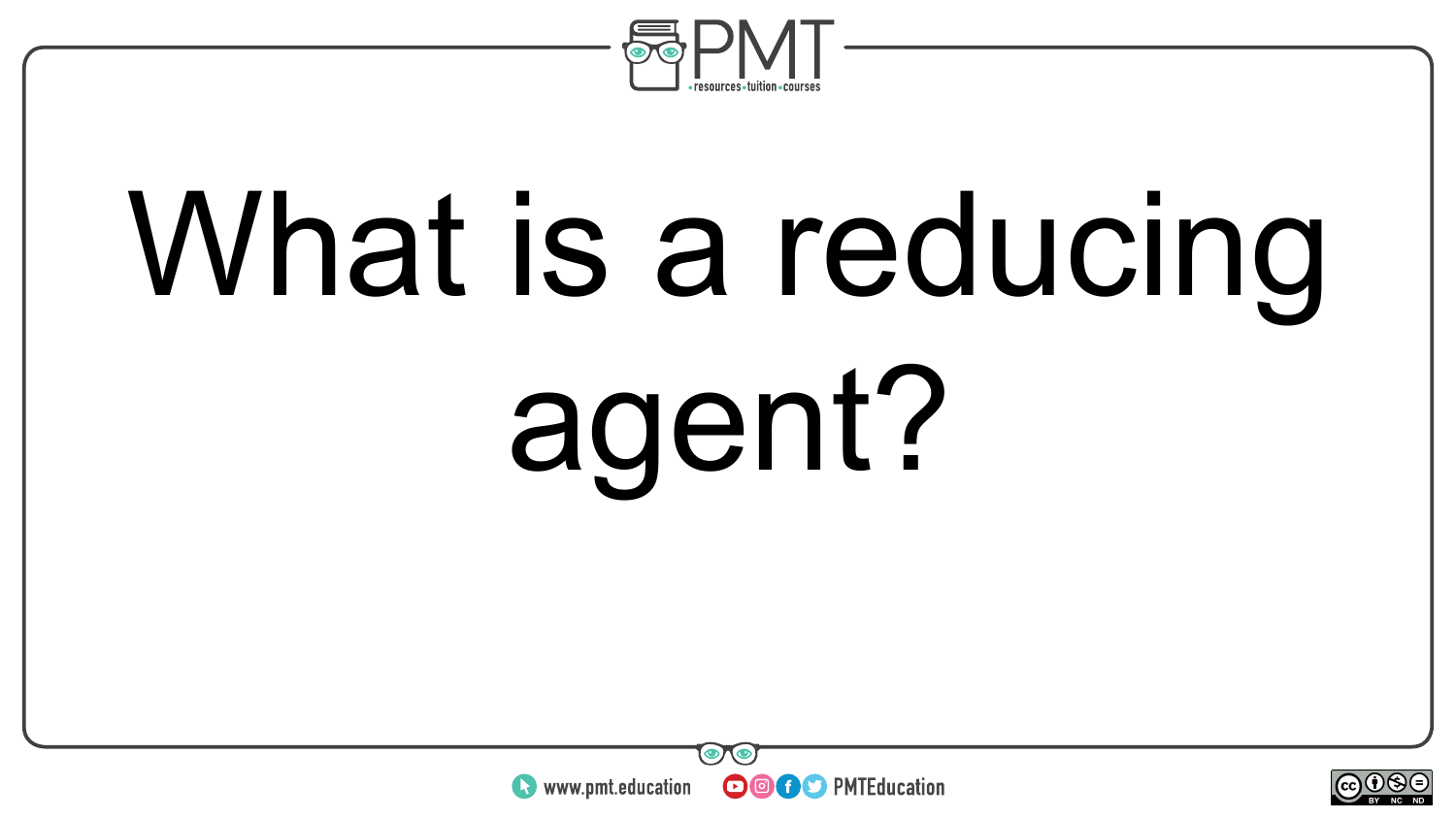

#### What is a reducing agent?

### Species that lose electrons.



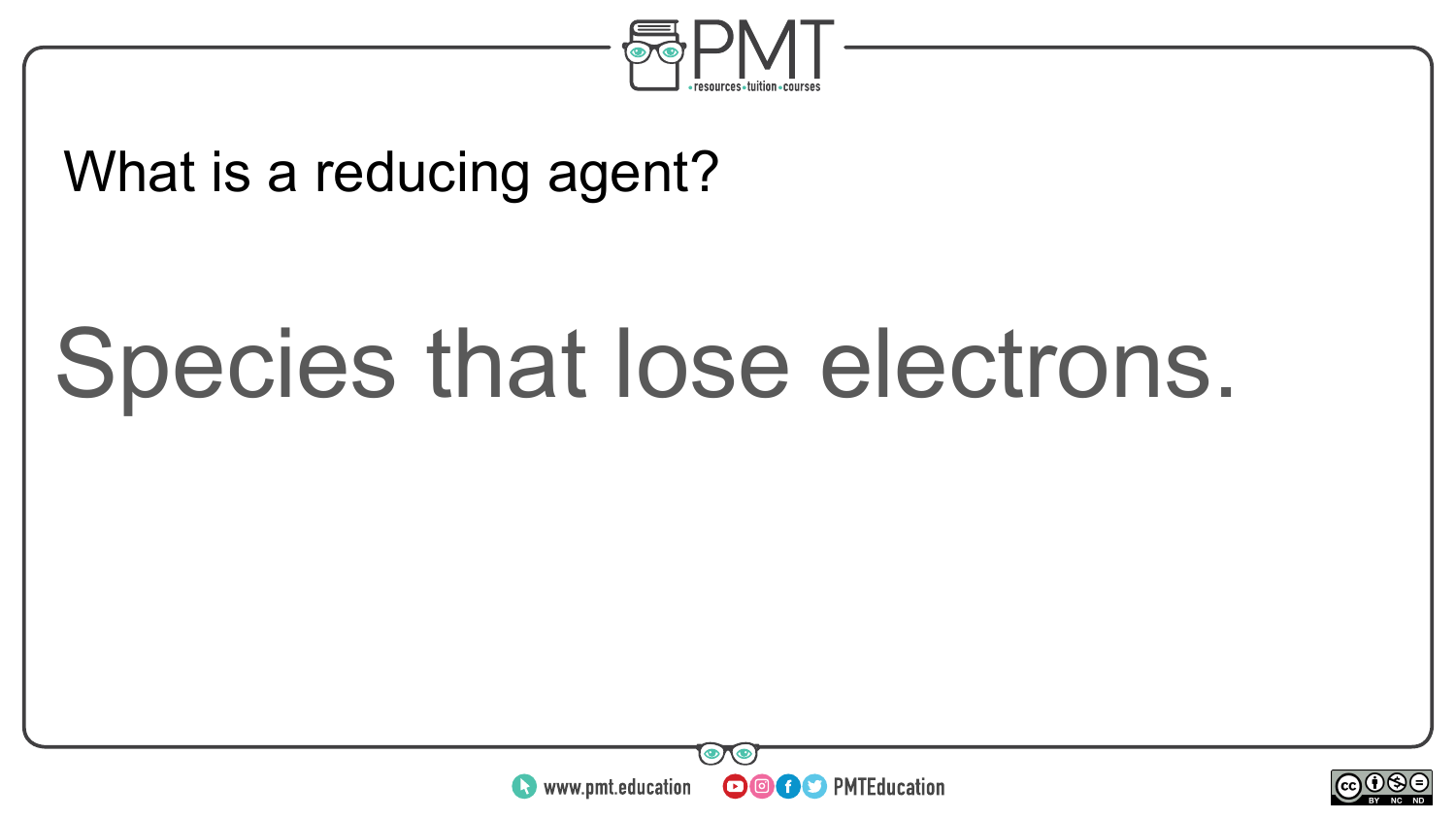

### What are the half equations and the ionic equation for:  $SnO + Zn \rightarrow ZnO + Sn$



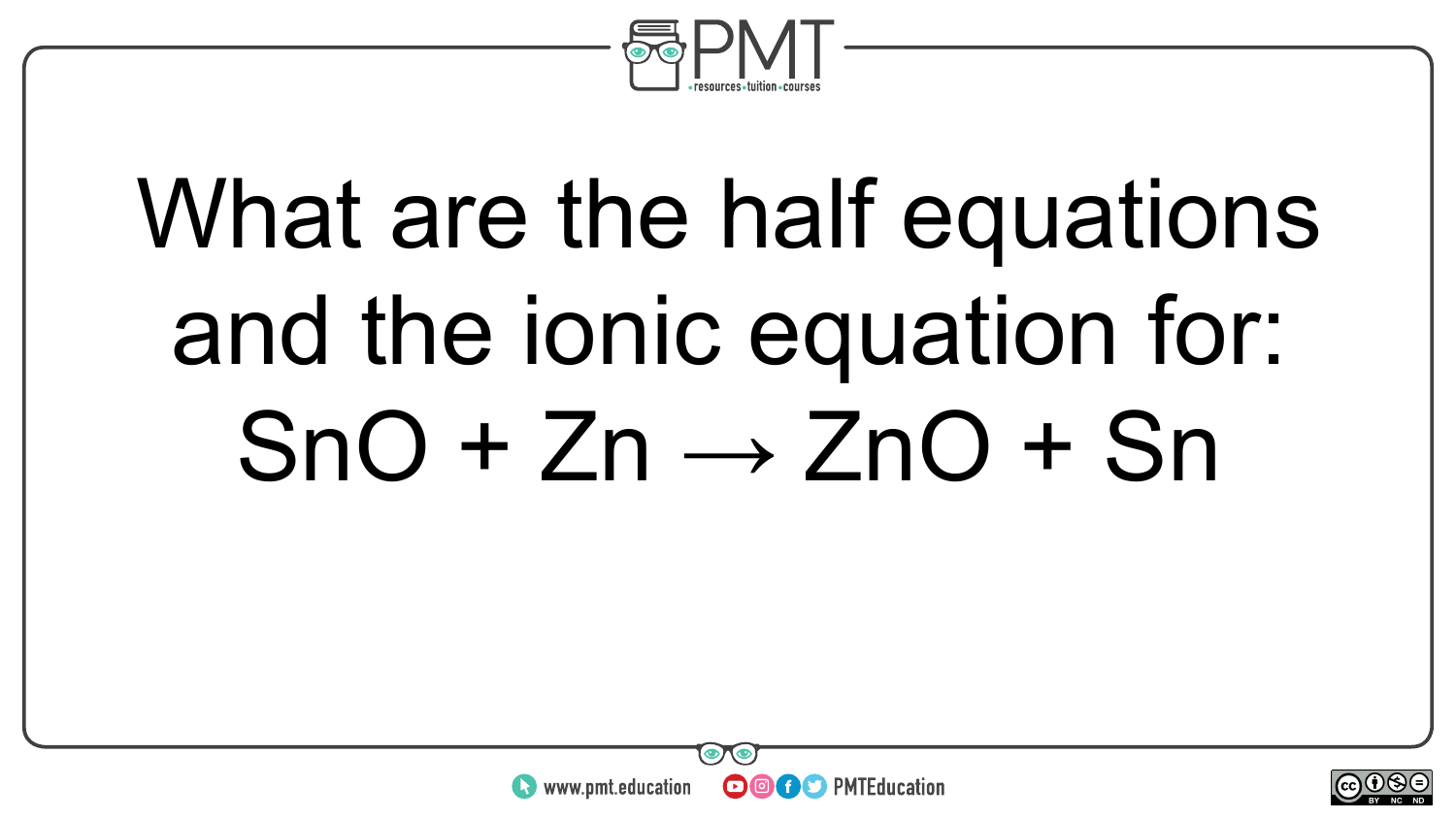

What are the half equations and the ionic equation for:  $SnO + Zn \rightarrow ZnO + Sn$ 

#### **Half Equations:**

- $Sn^{2+}$  + 2e<sup>-</sup>  $\rightarrow$  Sn
- $Zn \rightarrow Zn^{2+} + 2e^{-}$

**Ionic Equation:** 

 $\cdot$  Sn<sup>2+</sup> + Zn  $\rightarrow$  Sn + Zn<sup>2+</sup>



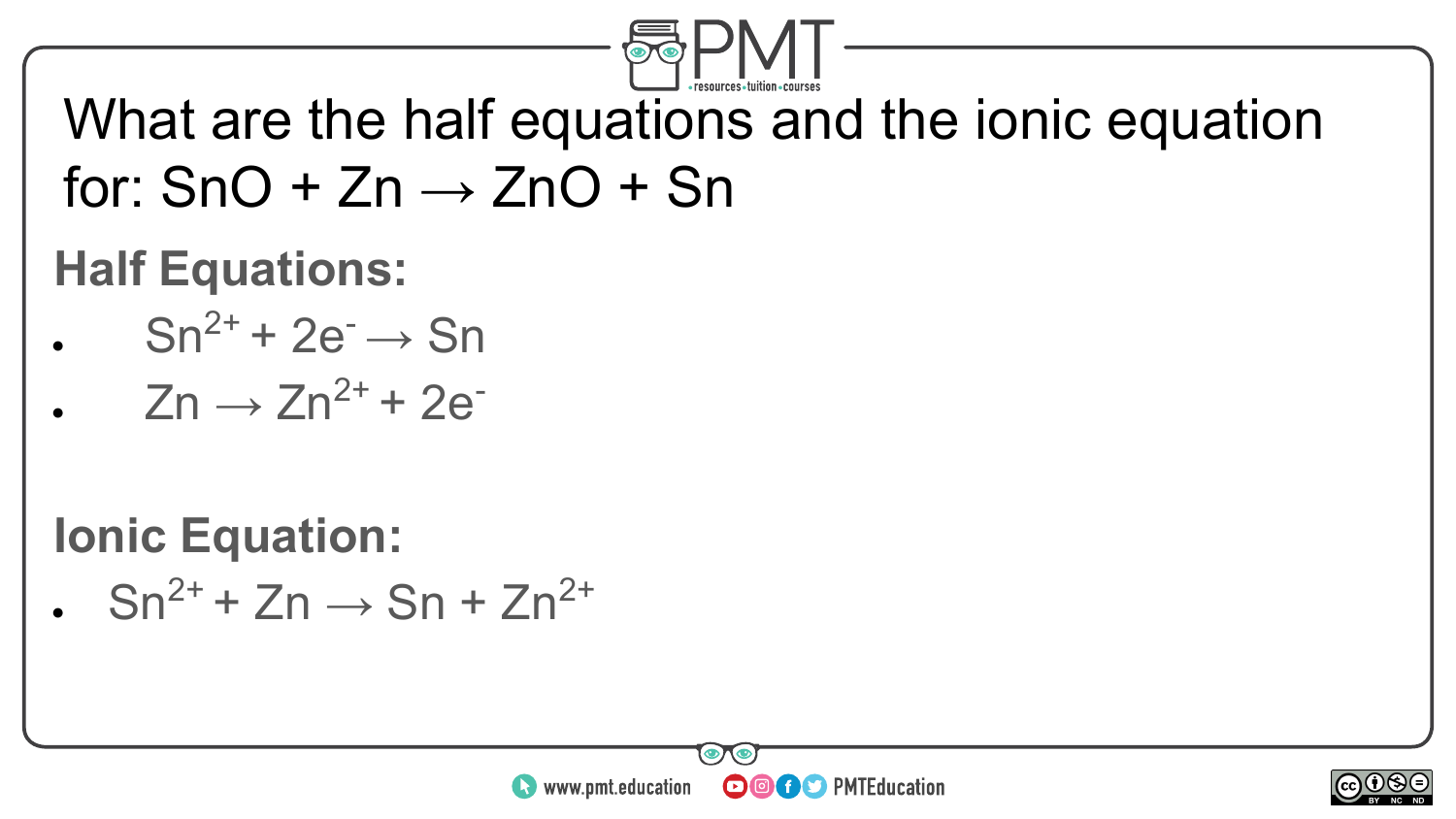

## Define oxidation state.



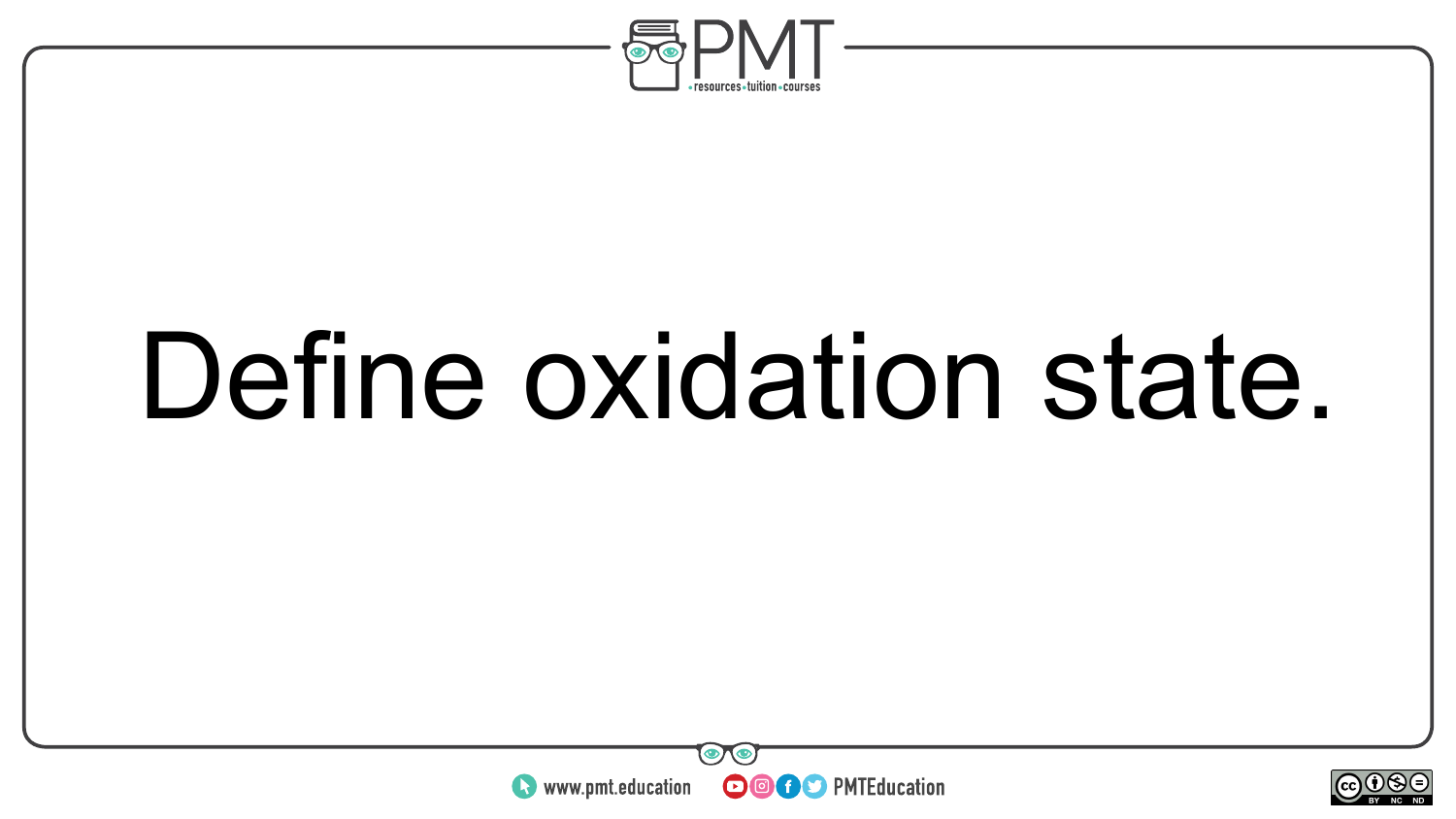

#### Define oxidation state.

A number which represents the number of electrons lost or gained by an atom of that element in the compound.

(If electrons are lost number is positive, if electrons are gained number is negative.)



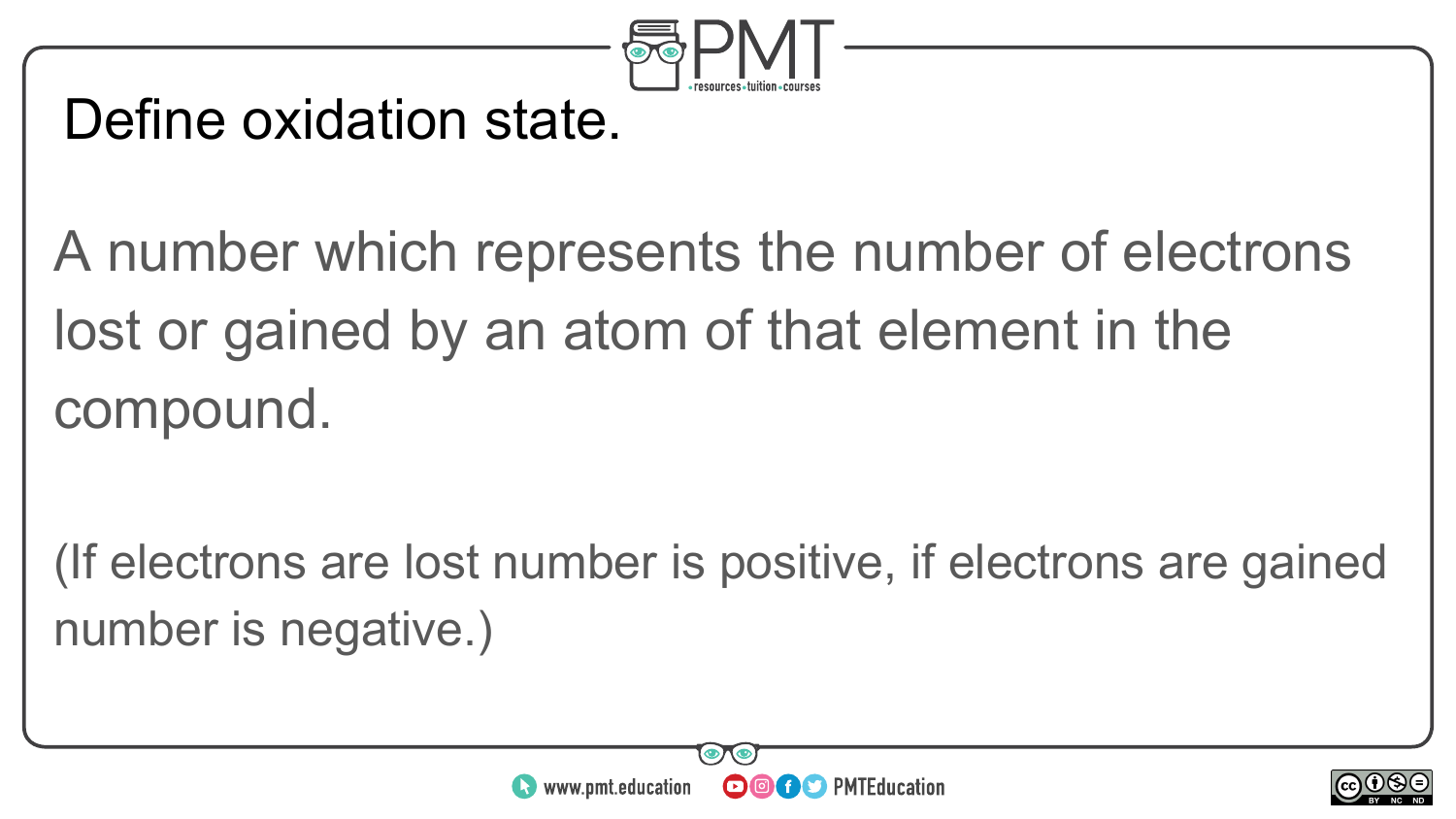

# What is the oxidation state of oxygen in OF<sub>2</sub>?



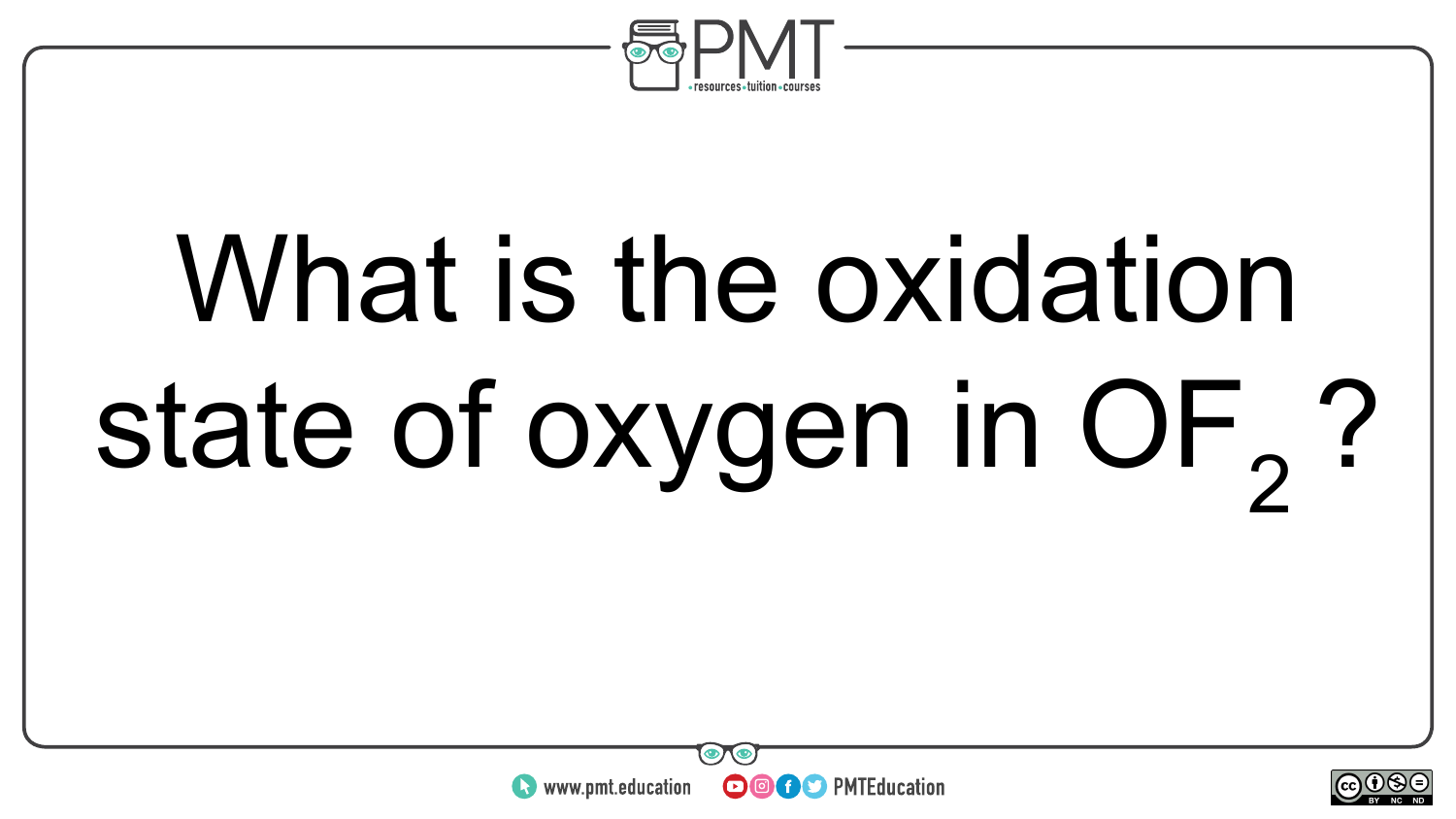

#### What is the oxidation state of oxygen in  $OF<sub>2</sub>$ ?



#### (Otherwise [O] = -2 in most other compounds)



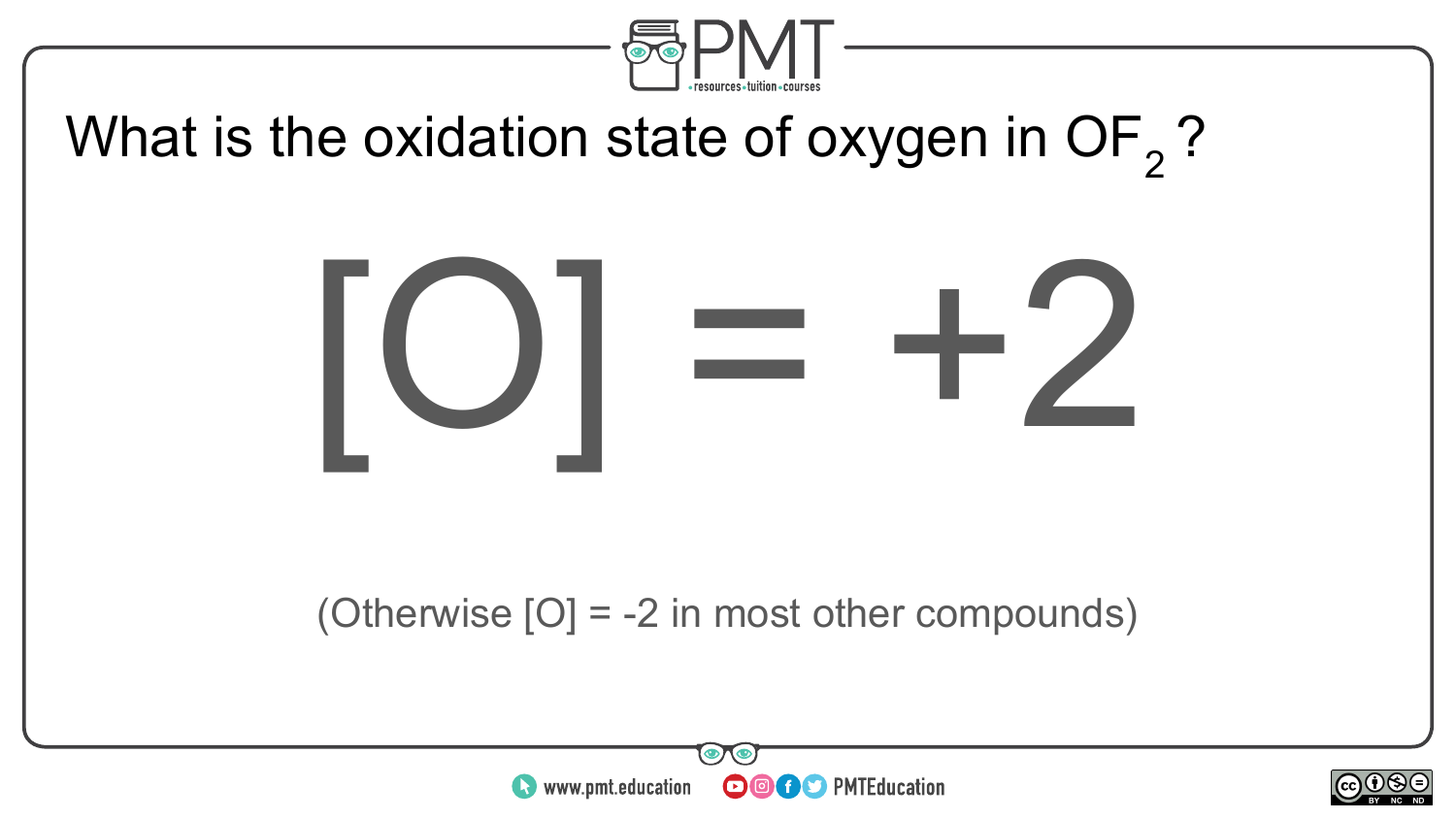

# What is the oxidation state of hydrogen in KH ?



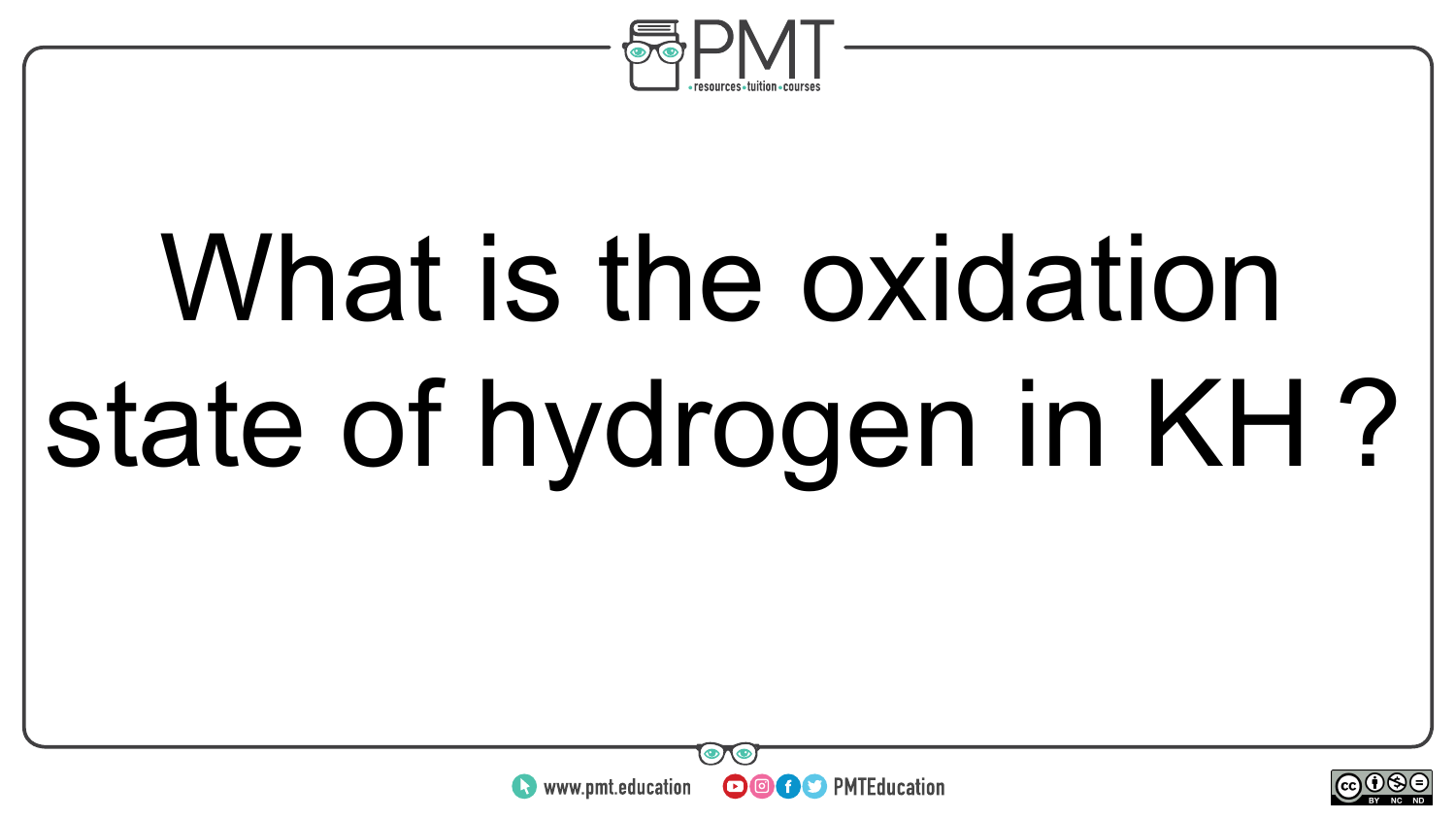

#### What is the oxidation state of hydrogen in KH ?



 $(H] = -1$  is for metal hydrides. Otherwise  $[H] = +1$  in most other compounds)



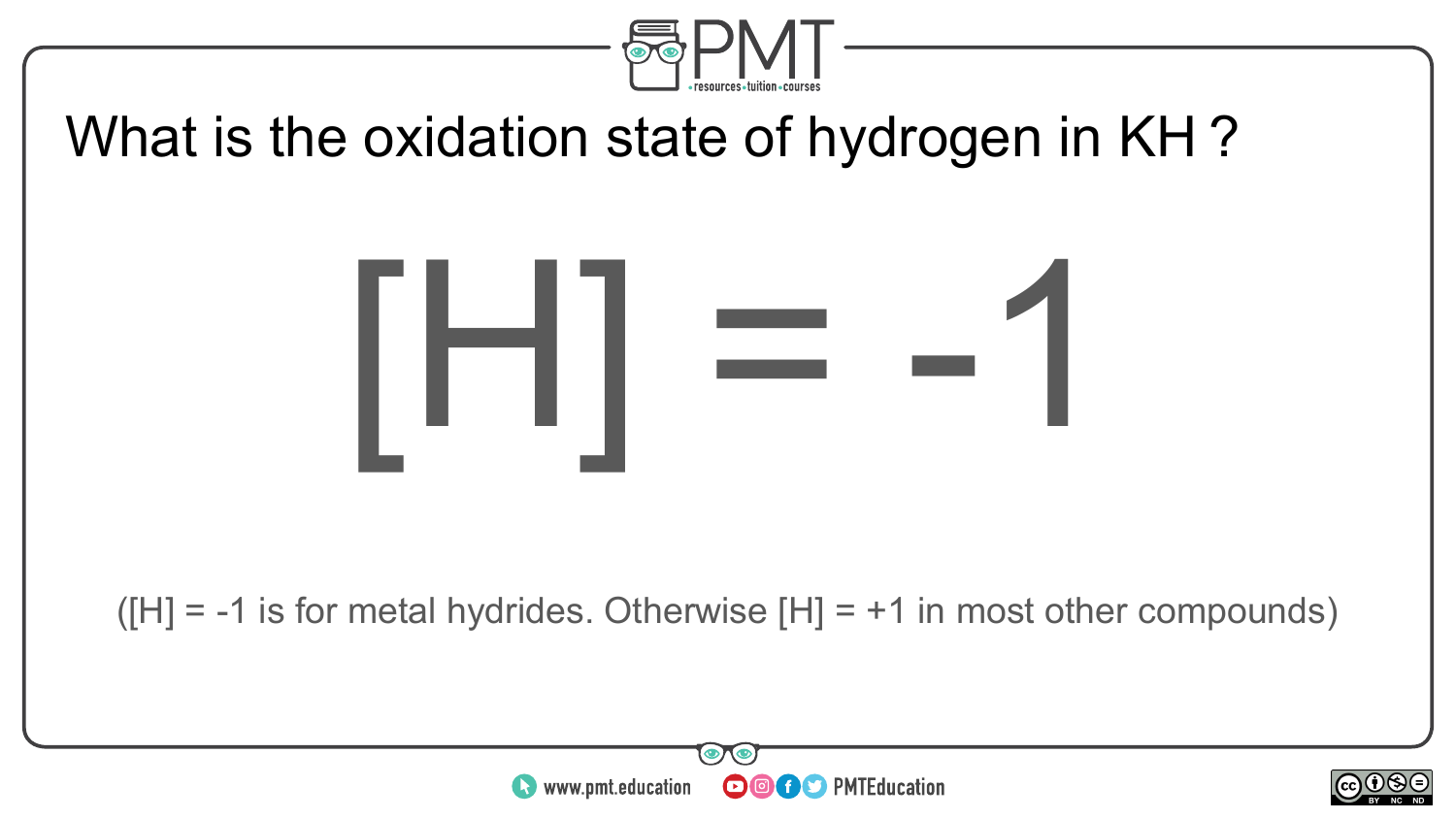

## What is the oxidation state of chlorine in NaClO ?



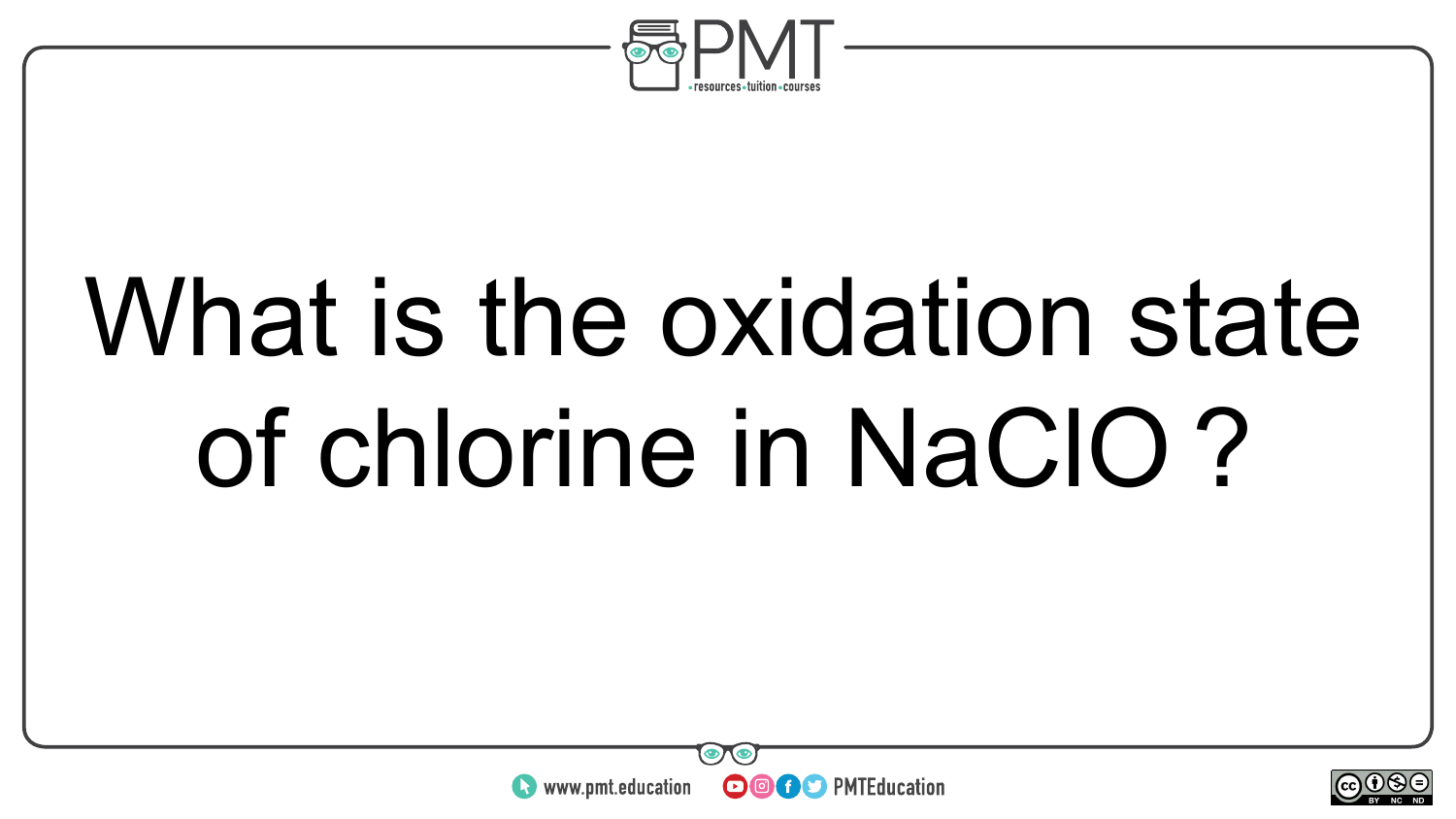

#### What is the oxidation state of chlorine in NaClO ?



(Otherwise [Cl] = -1 in most other compounds. NaClO is formed in a disproportionation reaction.)



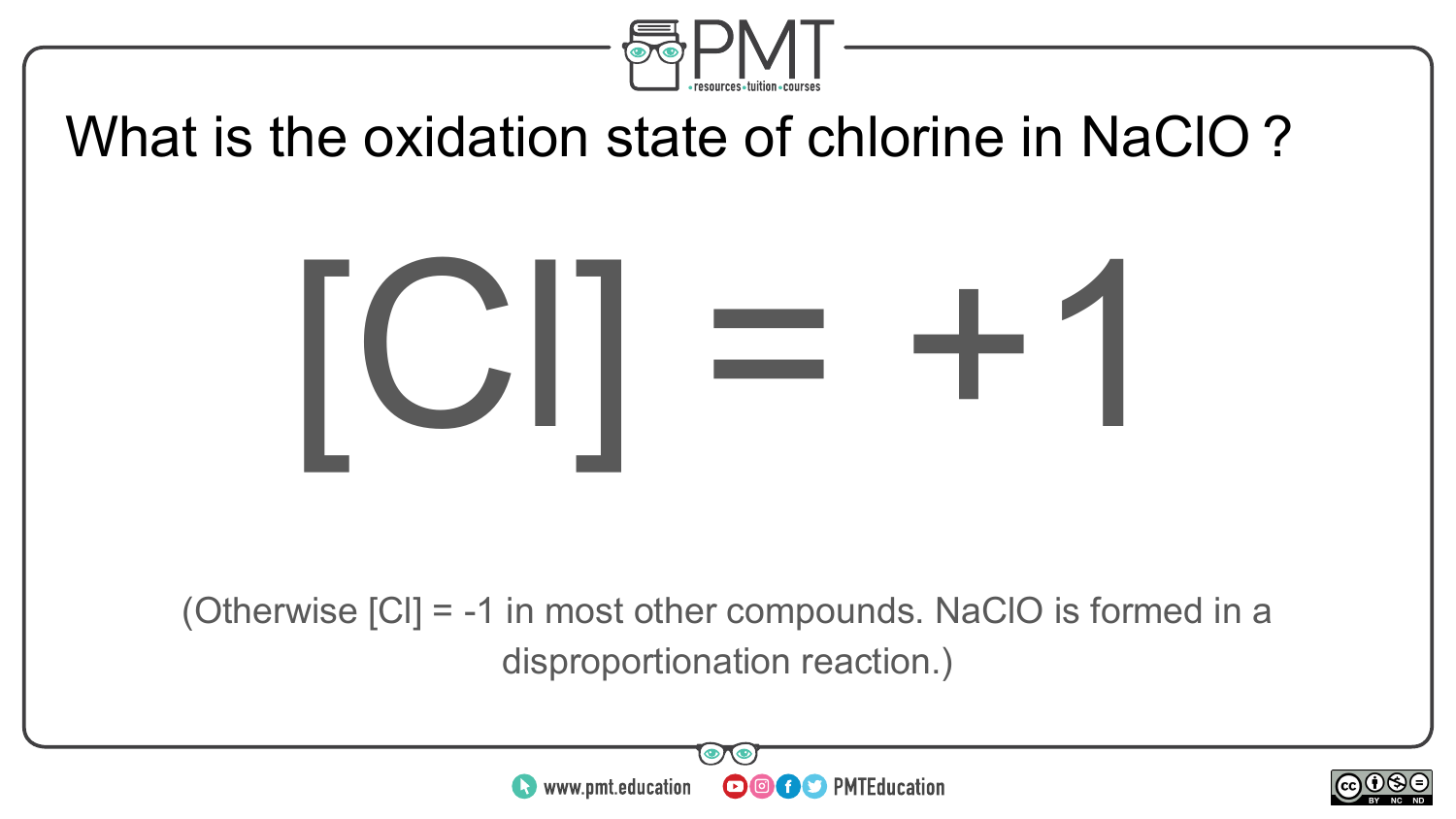

## Define the term disproportionation?



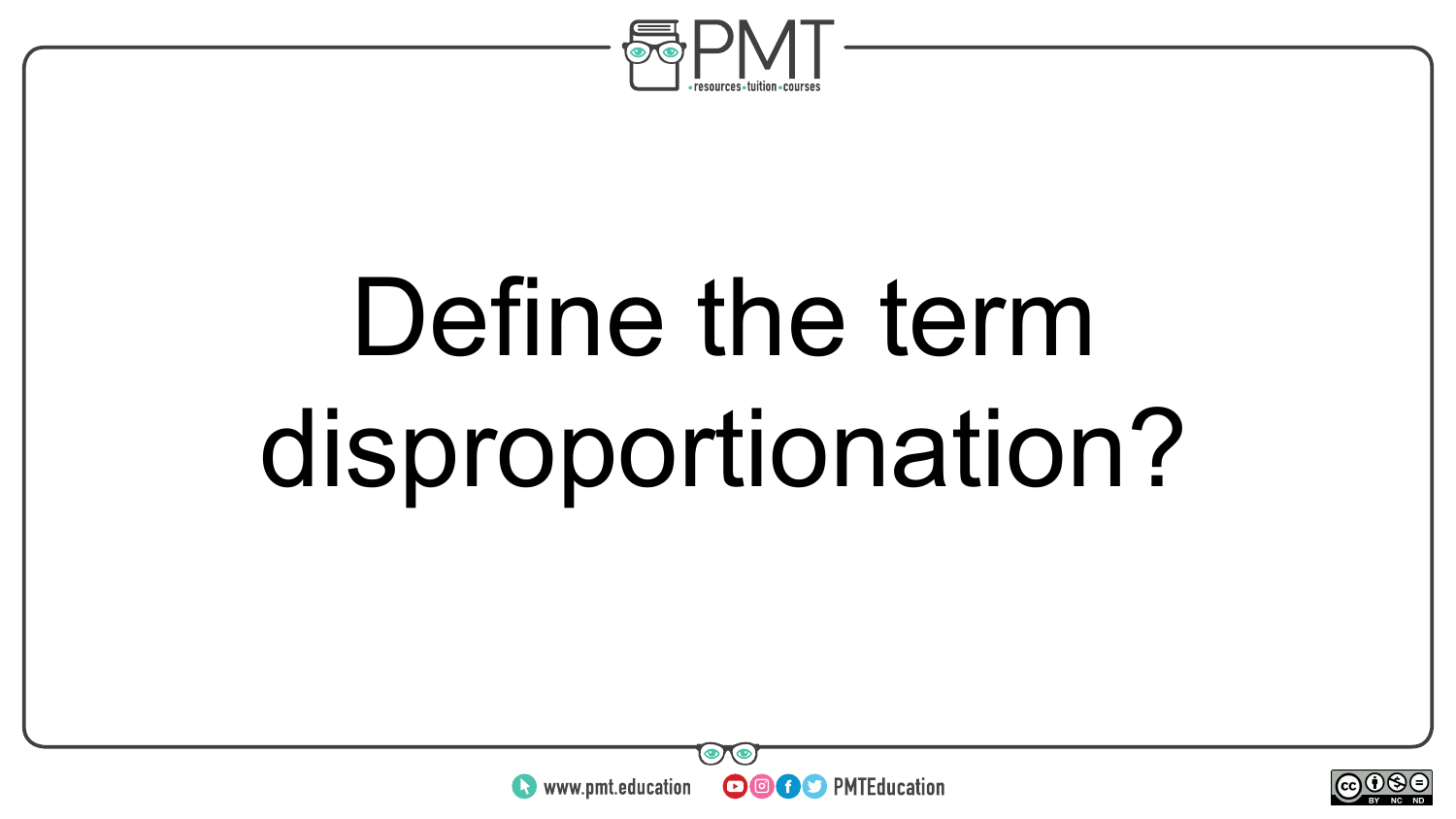

#### Define the term disproportionation?

### Where in a redox reaction, the **oxidation states** of atoms of the **same element**, **increase for some** atoms, whereas **decrease for some** atoms.

(e.g. See topic 2.3 - Group 7(17), the halogens for examples in Uses of Chlorine)



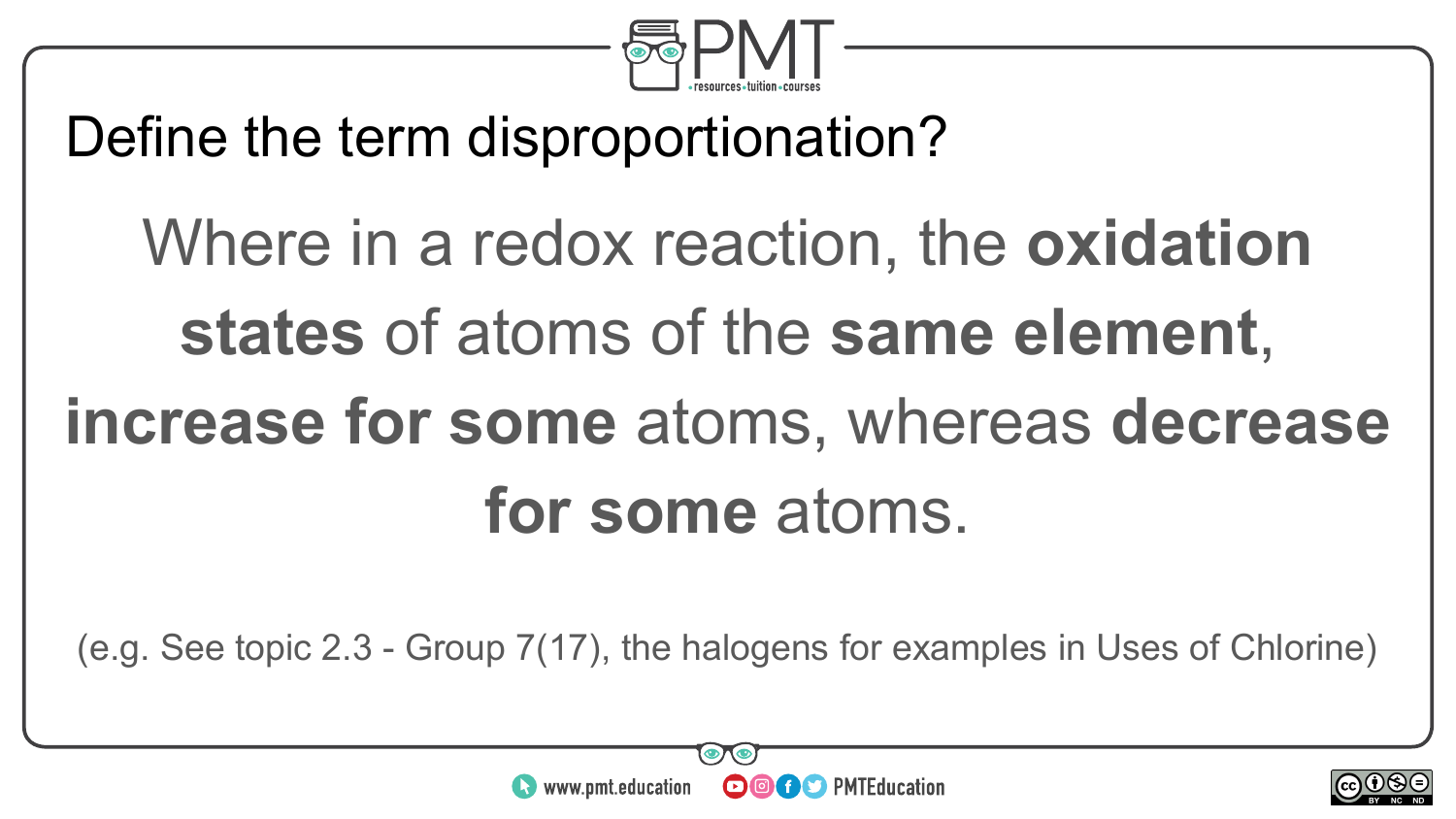

# What is the oxidation state of phosphorus in  $PCl_{5}$ ?



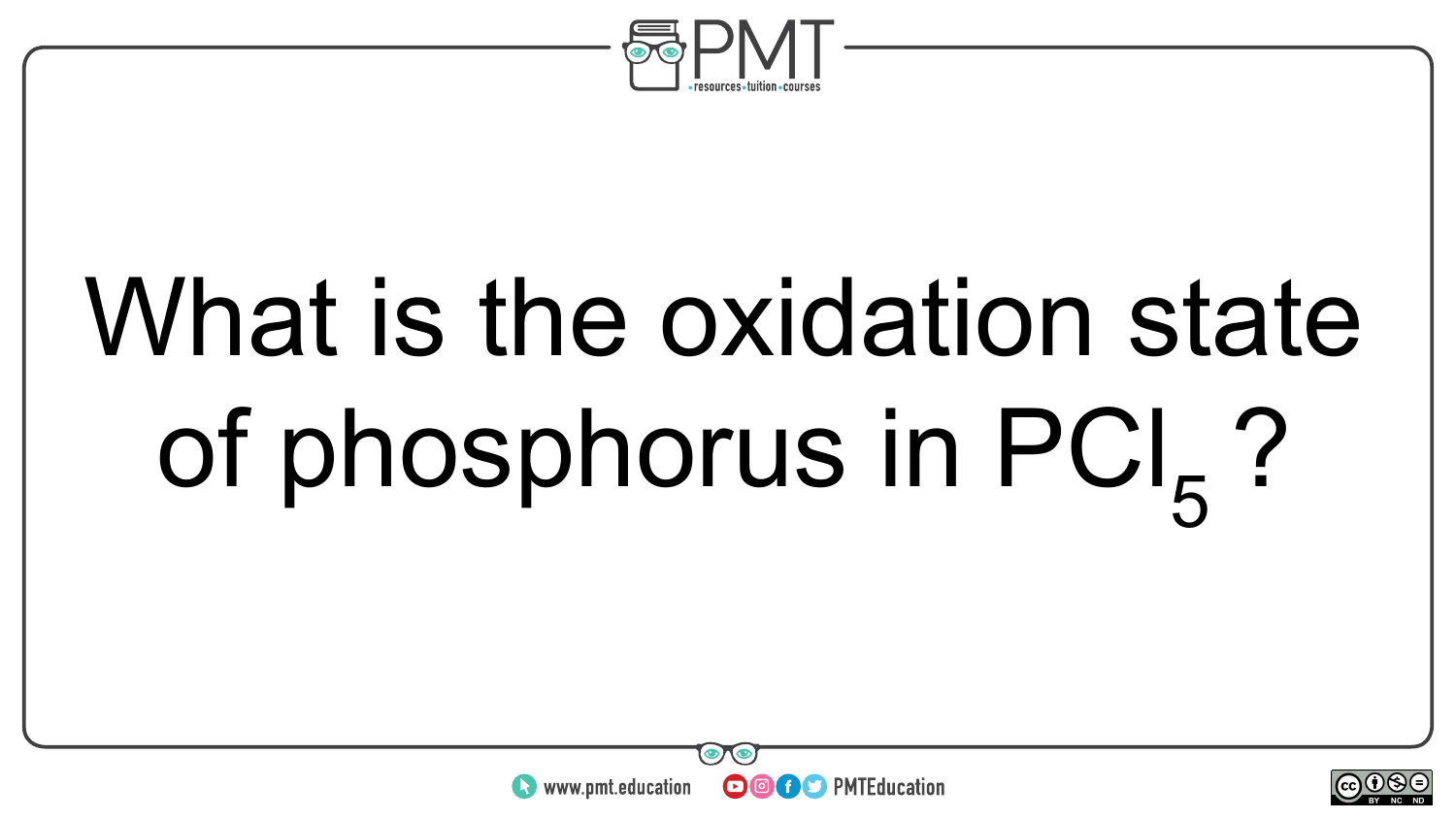

#### What is the oxidation state of phosphorus in  $PCI<sub>5</sub>$ ?





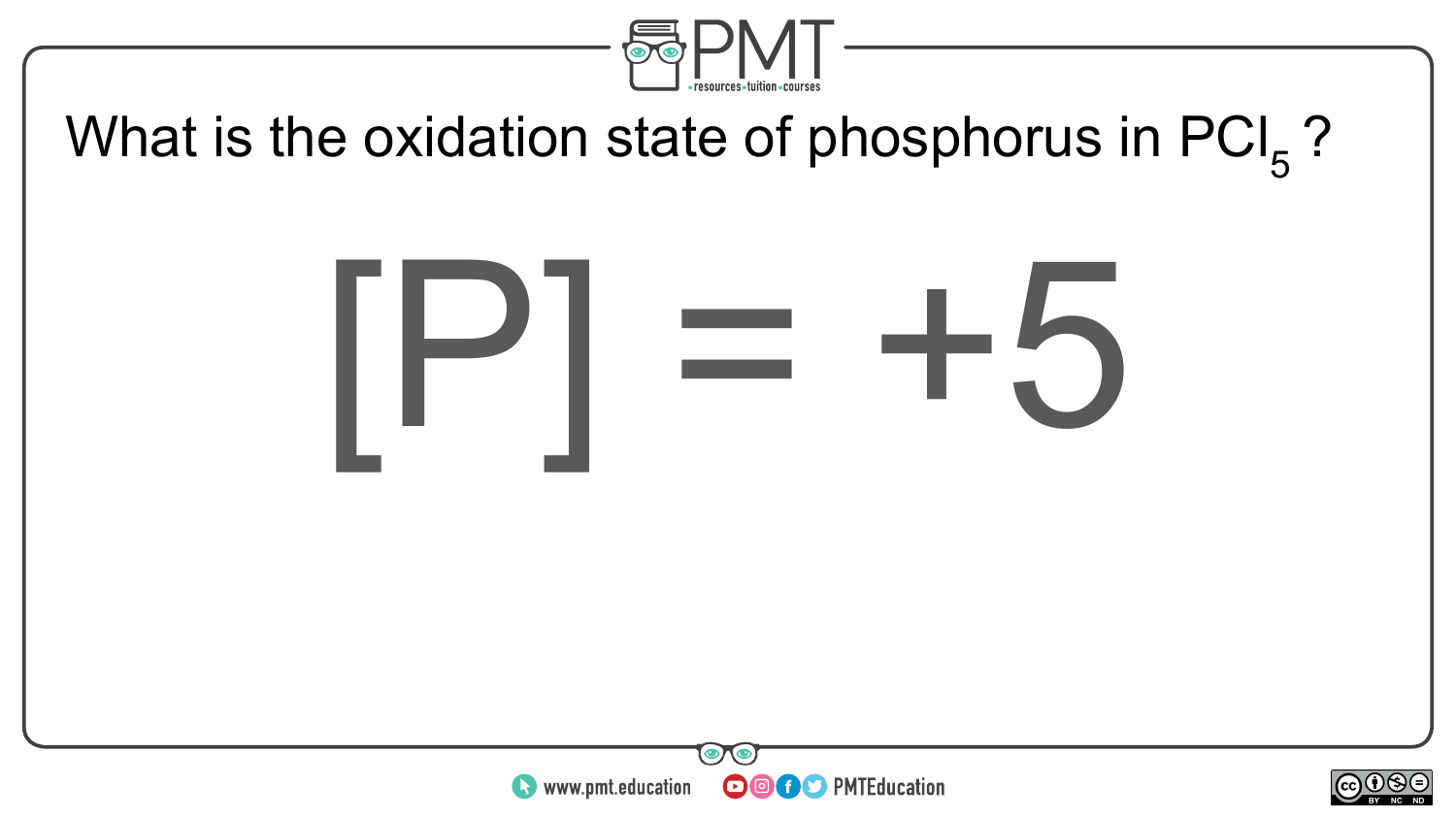

## What is the oxidation state of nitrogen in ammonia?



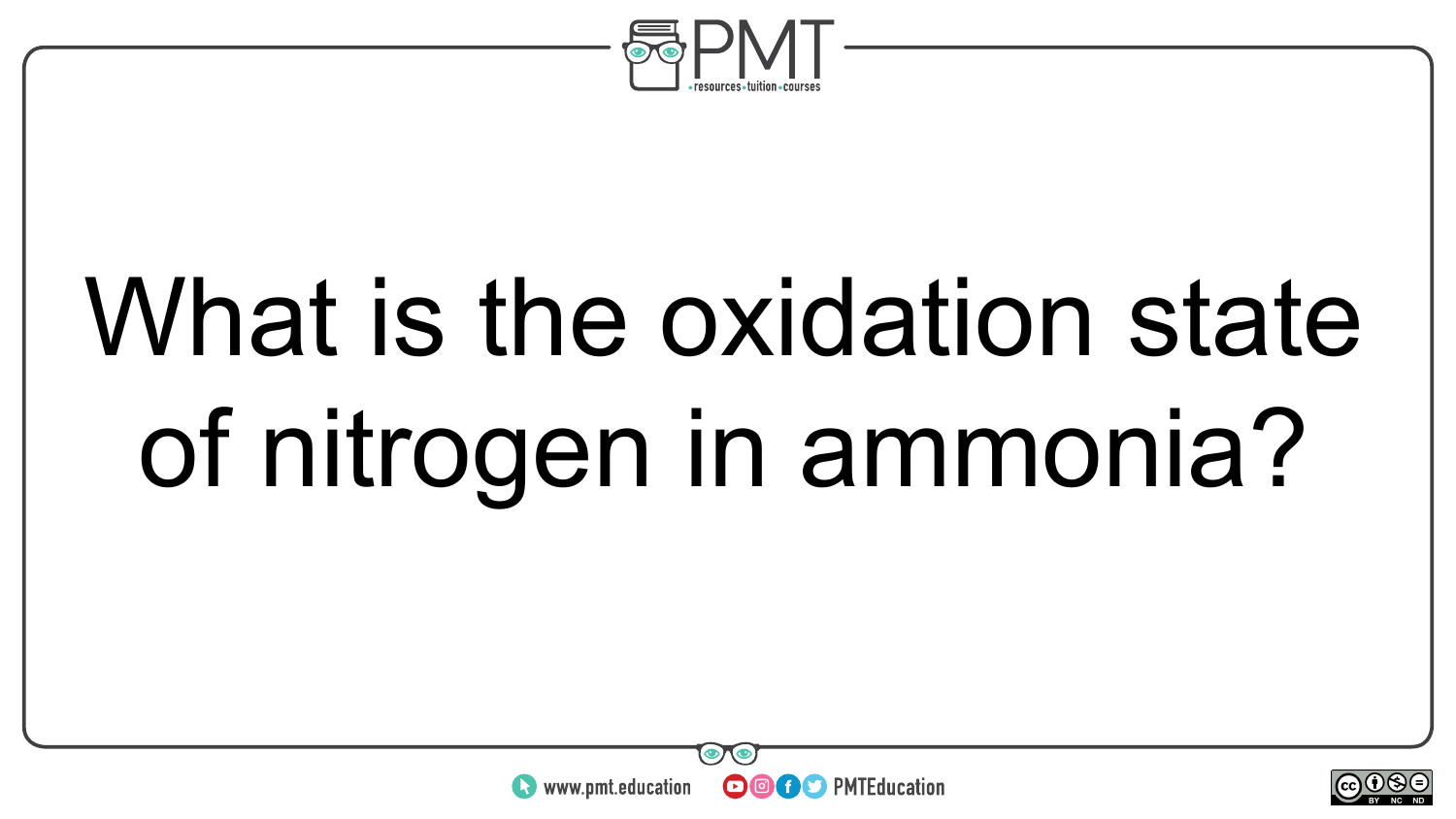

#### What is the oxidation state of nitrogen in ammonia?



(As ammonia is  $\mathsf{NH}_3$ )



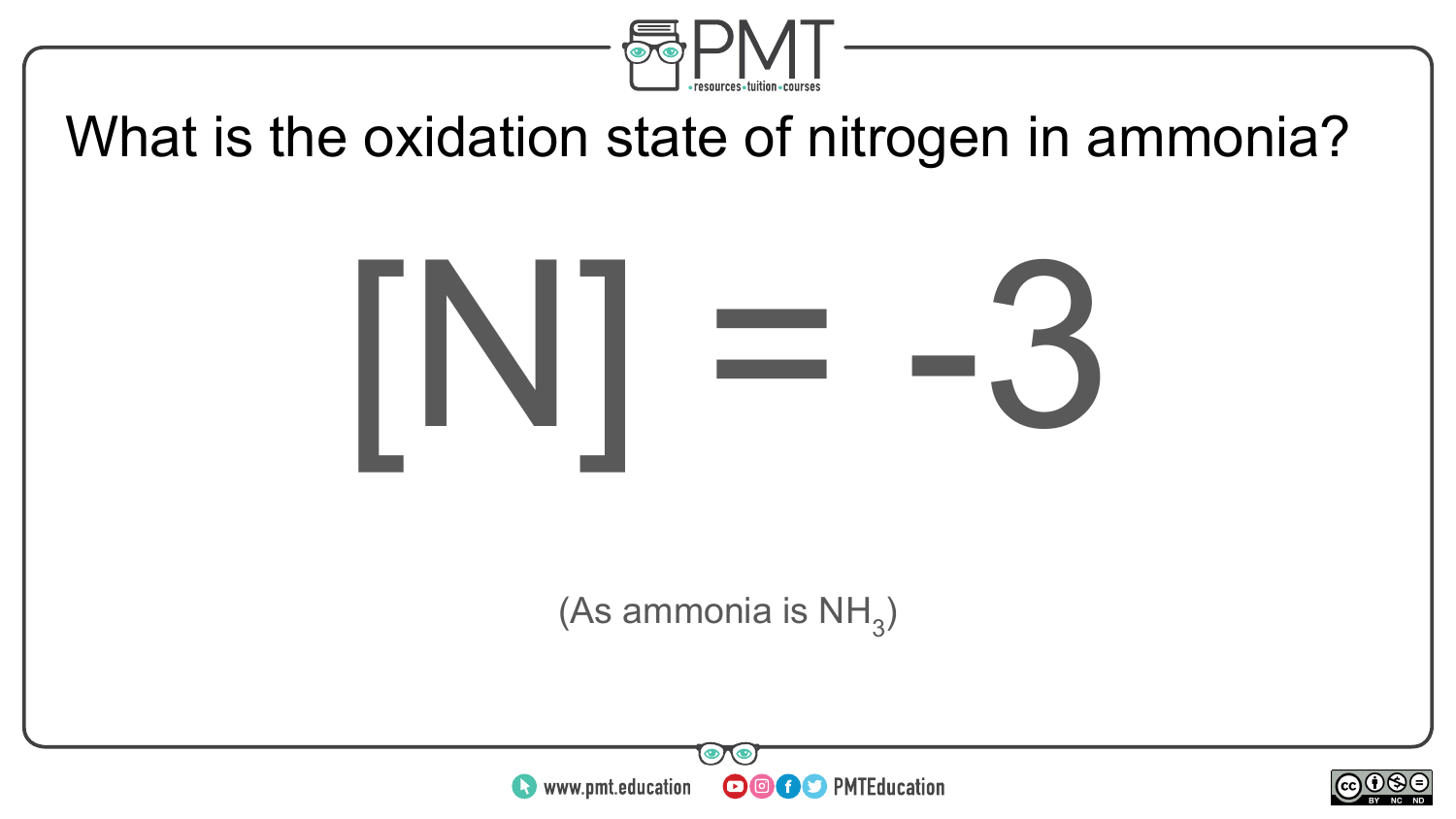

# What is the oxidation state of arsenic in AsO<sub>4</sub><sup>3-</sup>?



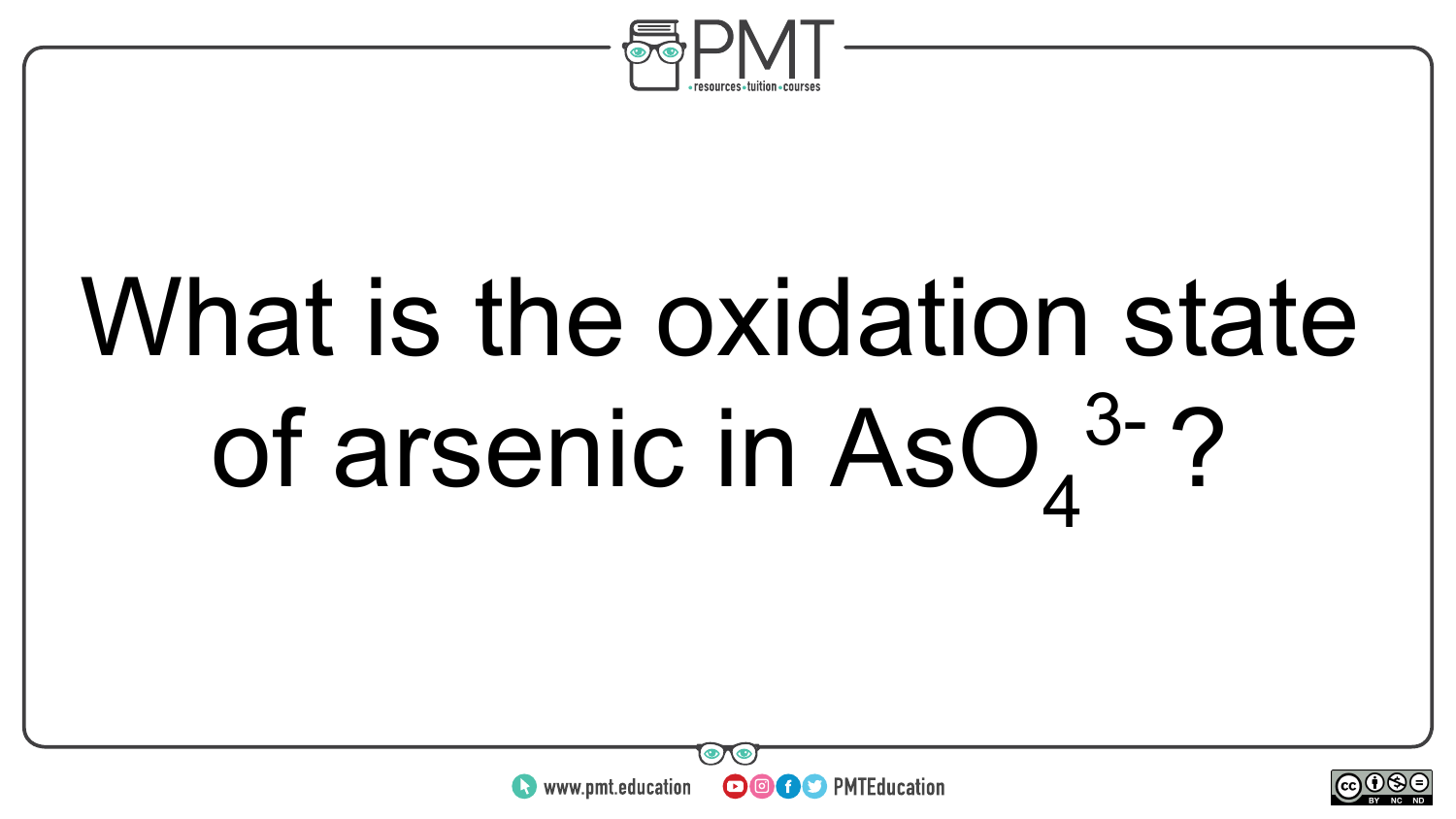

#### What is the oxidation state of arsenic in AsO $_4$ <sup>-3</sup>?

# [As] = +5



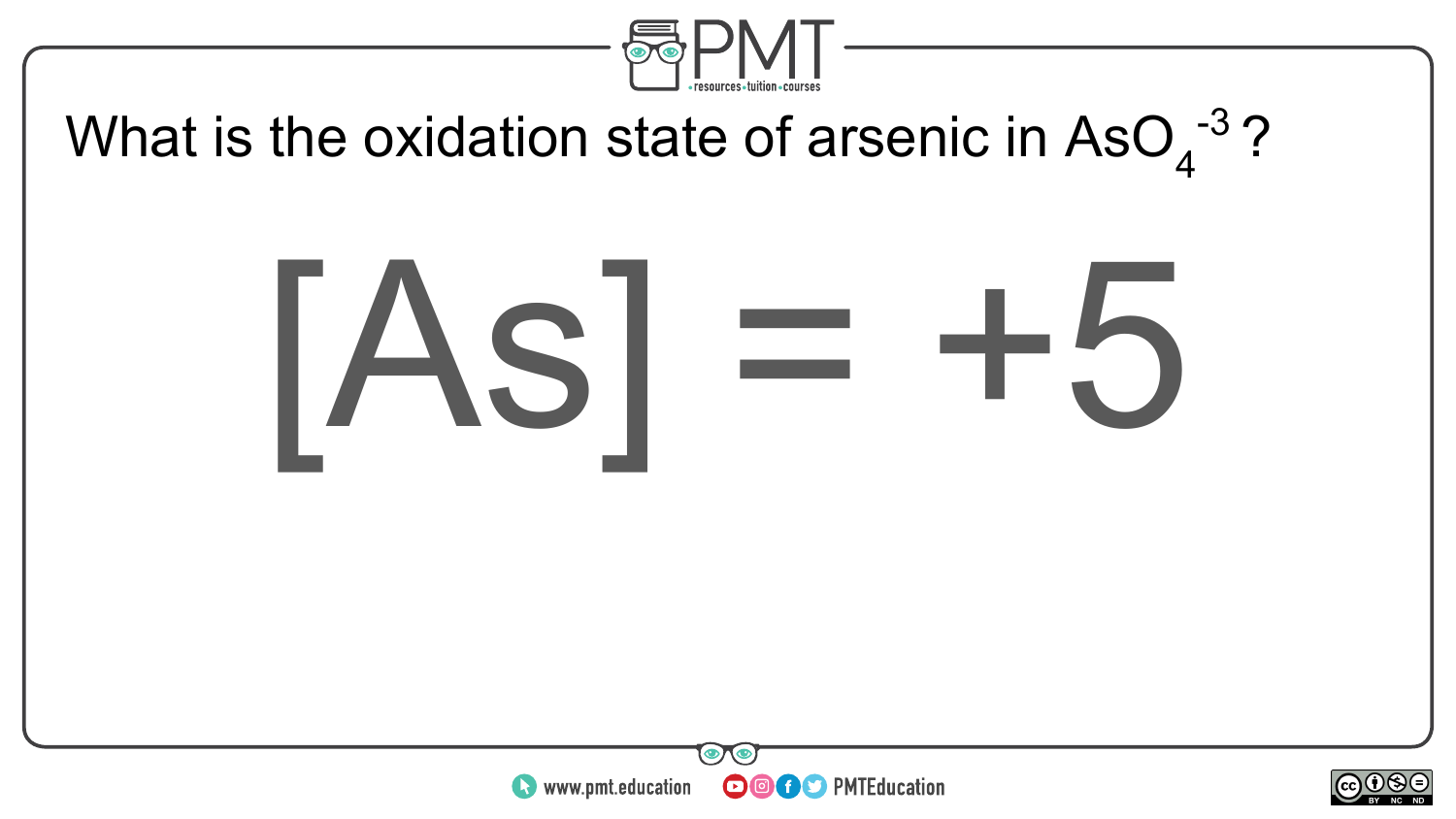

# What is the oxidation state of iron in  $K_4Fe(CN)_6$ ?



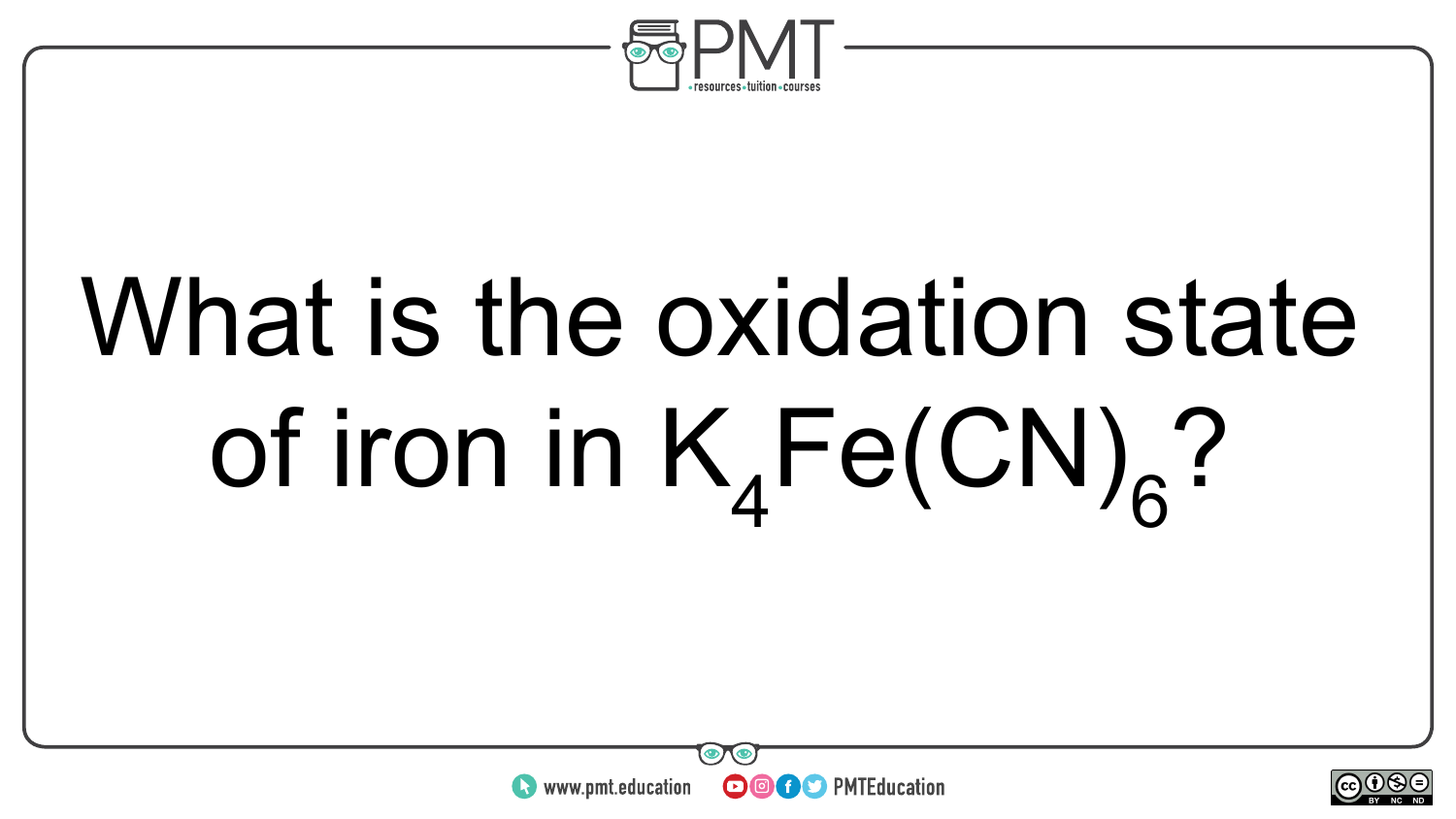

#### What is the oxidation state of iron in  $\mathsf{K}_4\mathsf{Fe(CN)}_6?$

# $rel = +2$



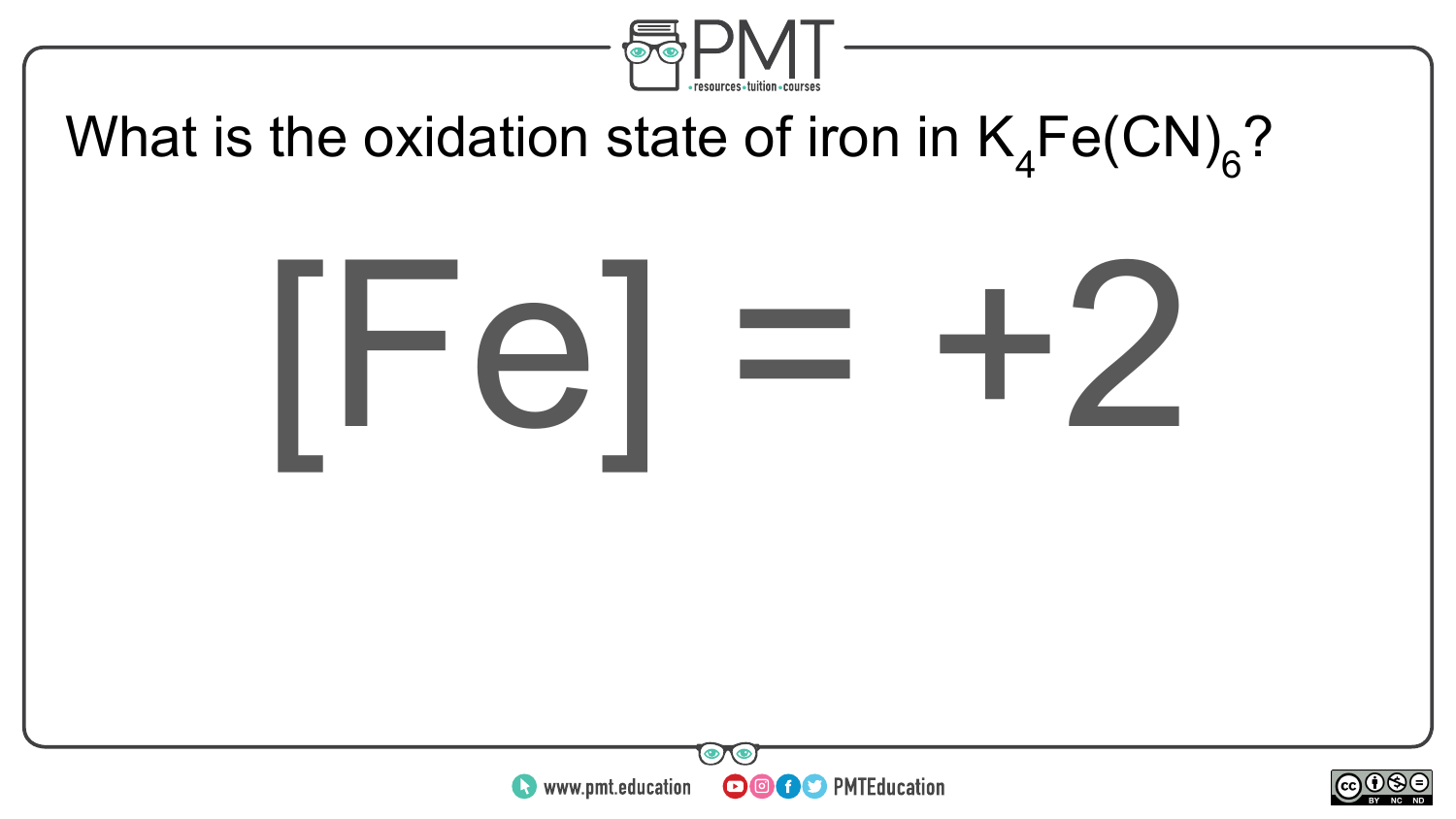

### Why is 1s<sup>2</sup>2s<sup>2</sup>2p<sup>5</sup> a weaker reducing agent than 1s<sup>2</sup>2s<sup>2</sup> 2p<sup>6</sup>3s<sup>2</sup>3p<sup>6</sup>4s<sup>2</sup>?



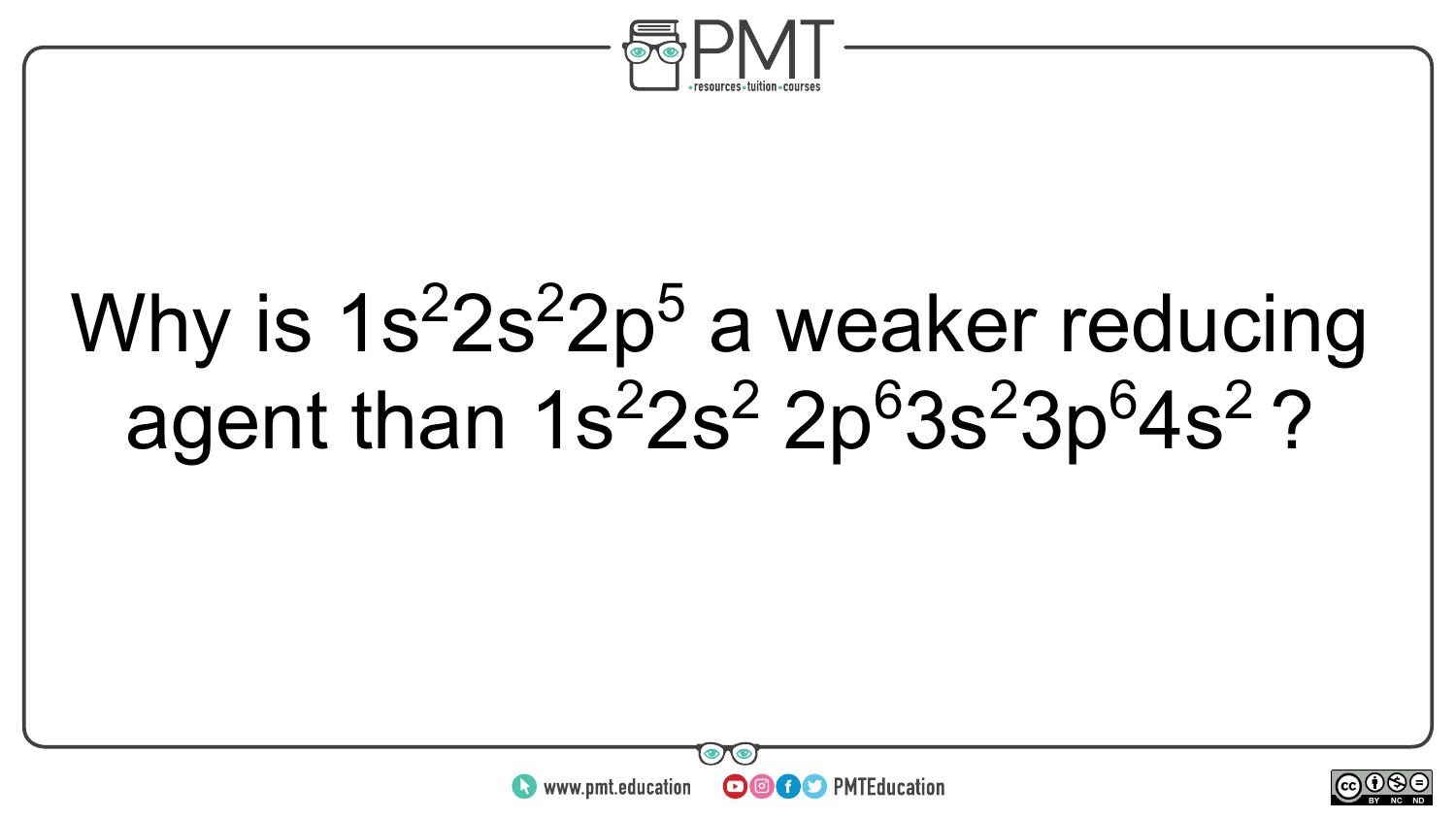

#### Why is 1s<sup>2</sup>2s<sup>2</sup>2p<sup>5</sup> a weaker reducing agent than 1s<sup>2</sup>2s<sup>2</sup> 2p<sup>6</sup>3s<sup>2</sup>3p<sup>6</sup>4s<sup>2</sup> ?

The 2p electron is closer to the nucleus (**smaller atom**) than the 4s electron. Hence the **nuclear attraction is stronger** so the 2p **electron is lost less easily** than the 4s electron.



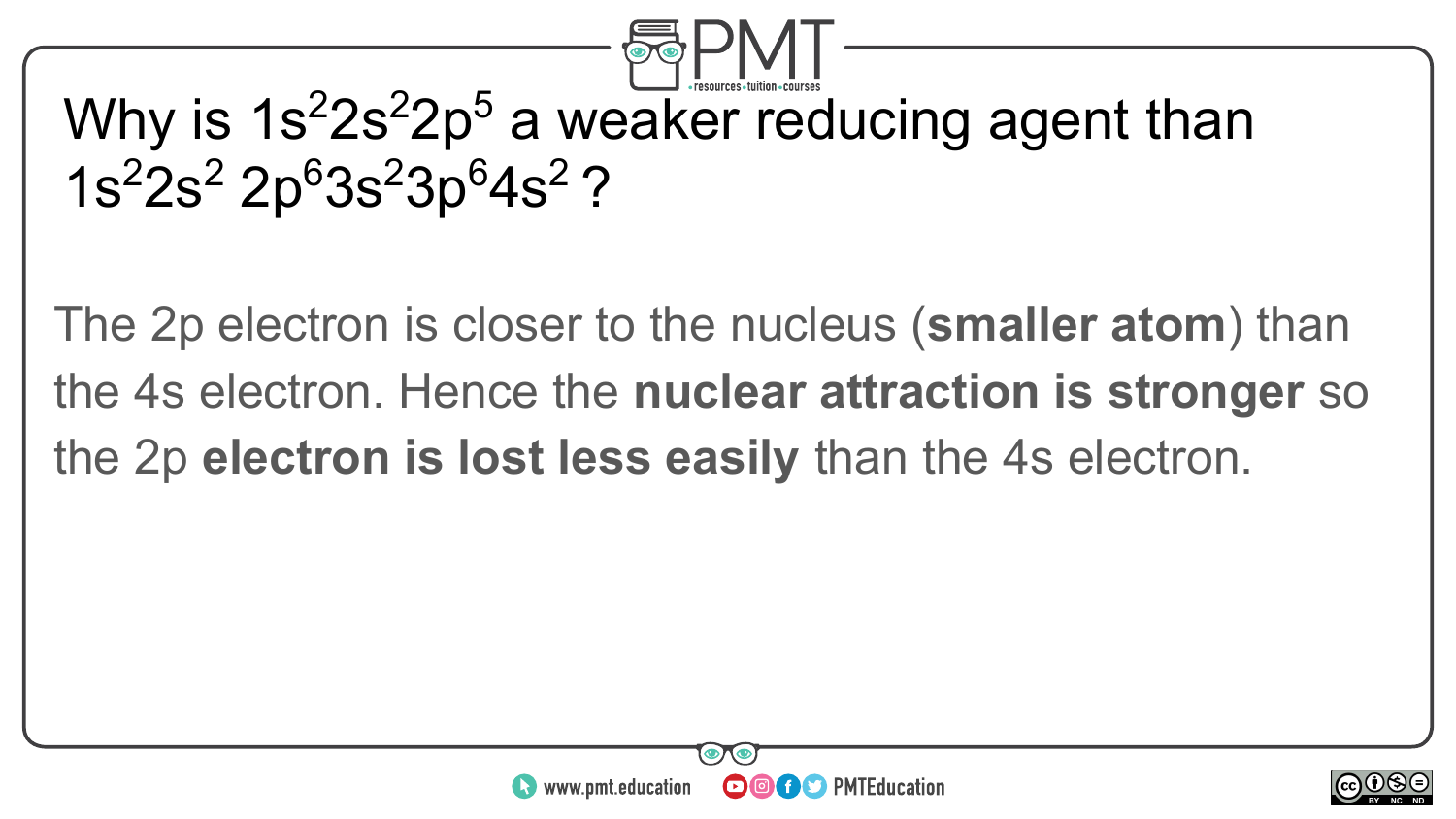

## What happens in a redox reaction.



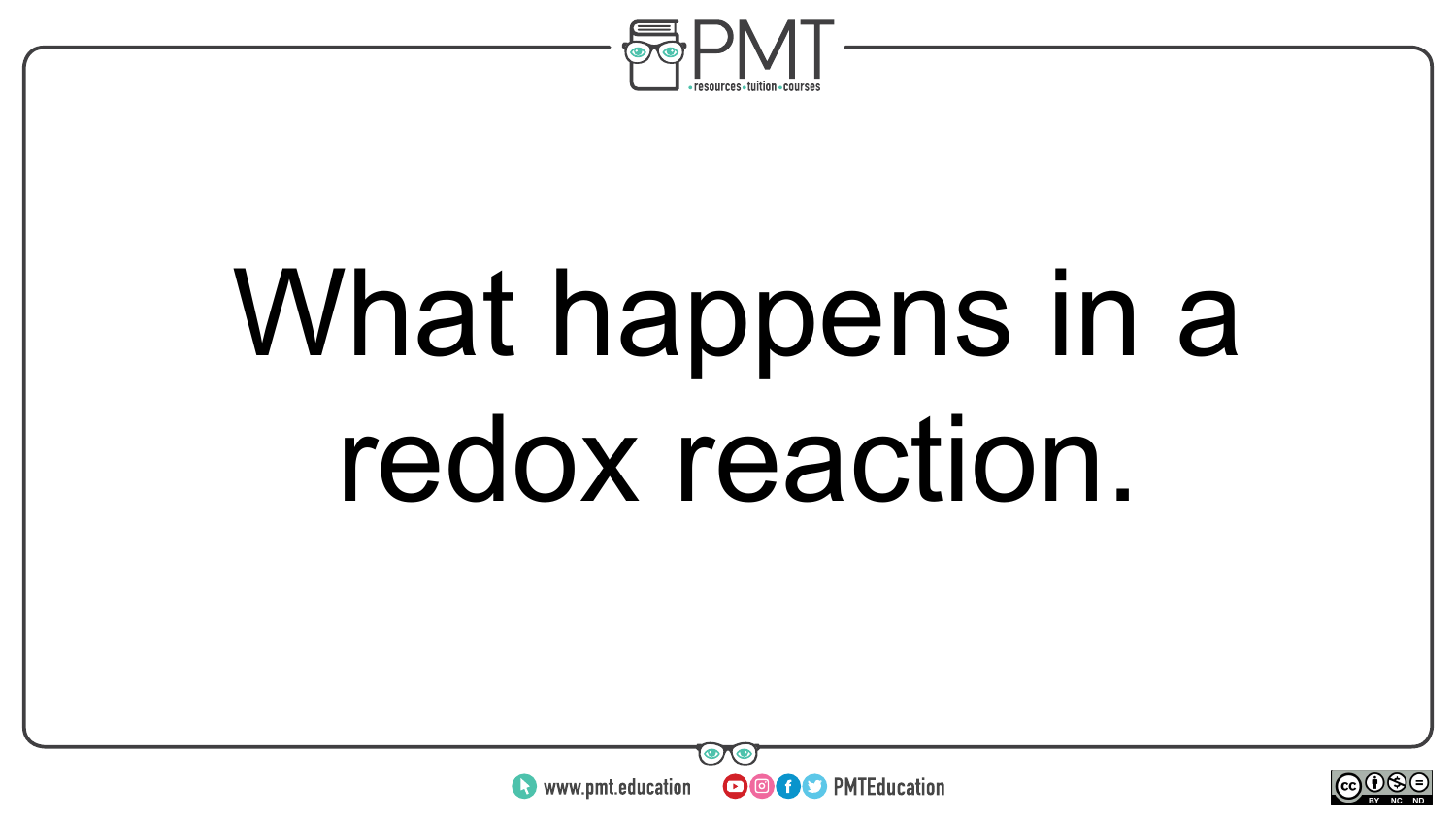

What happens in a redox reaction.

Electrons are transferred from one species (element) to another.

One element is oxidised whilst another is reduced.



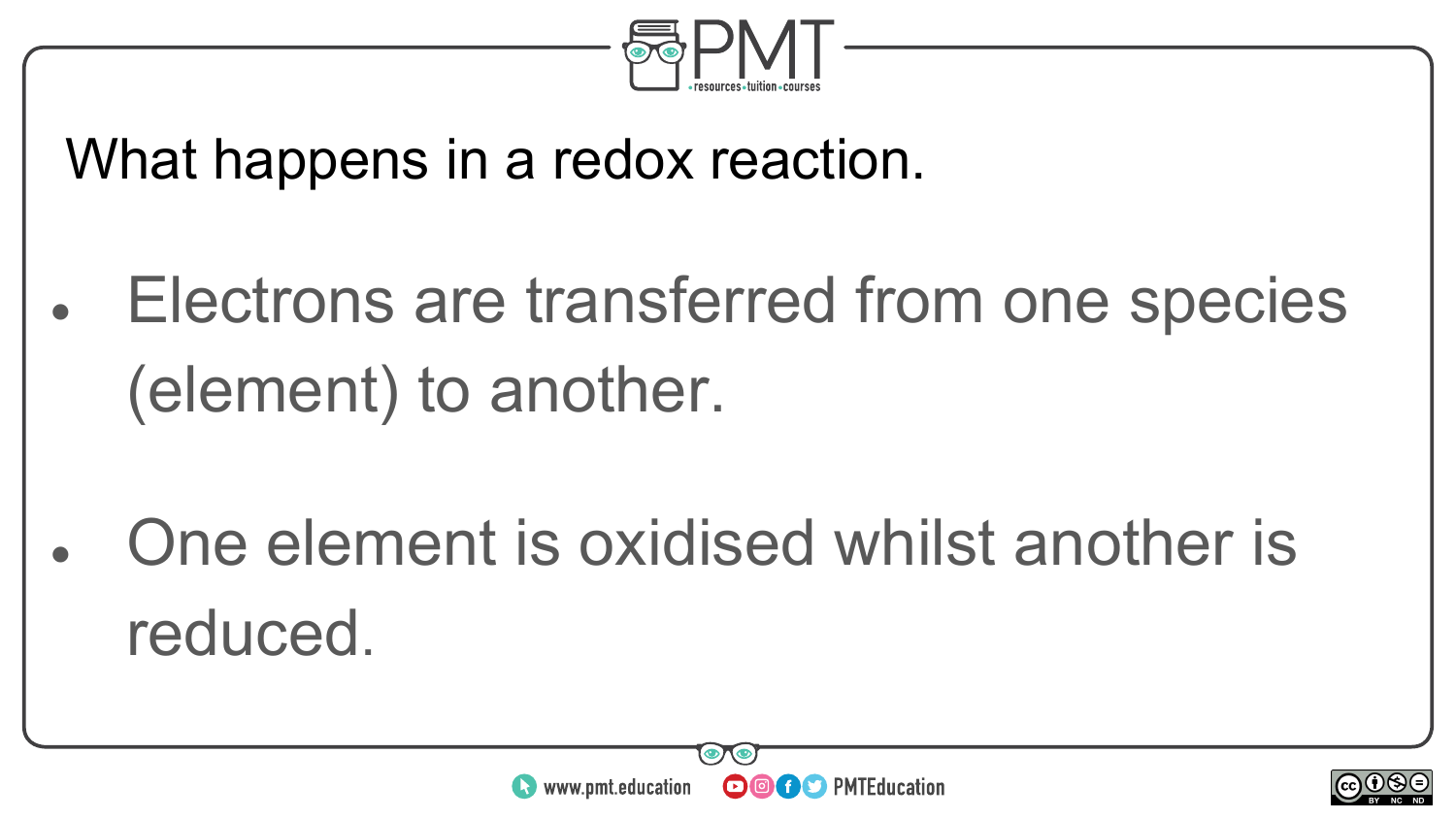

### Why is,  $2CrO<sub>4</sub><sup>2-</sup> + 2H<sup>+</sup> \rightarrow Cr<sub>2</sub>O<sub>7</sub><sup>2-</sup> + H<sub>2</sub>O,$ **not** a redox reaction?